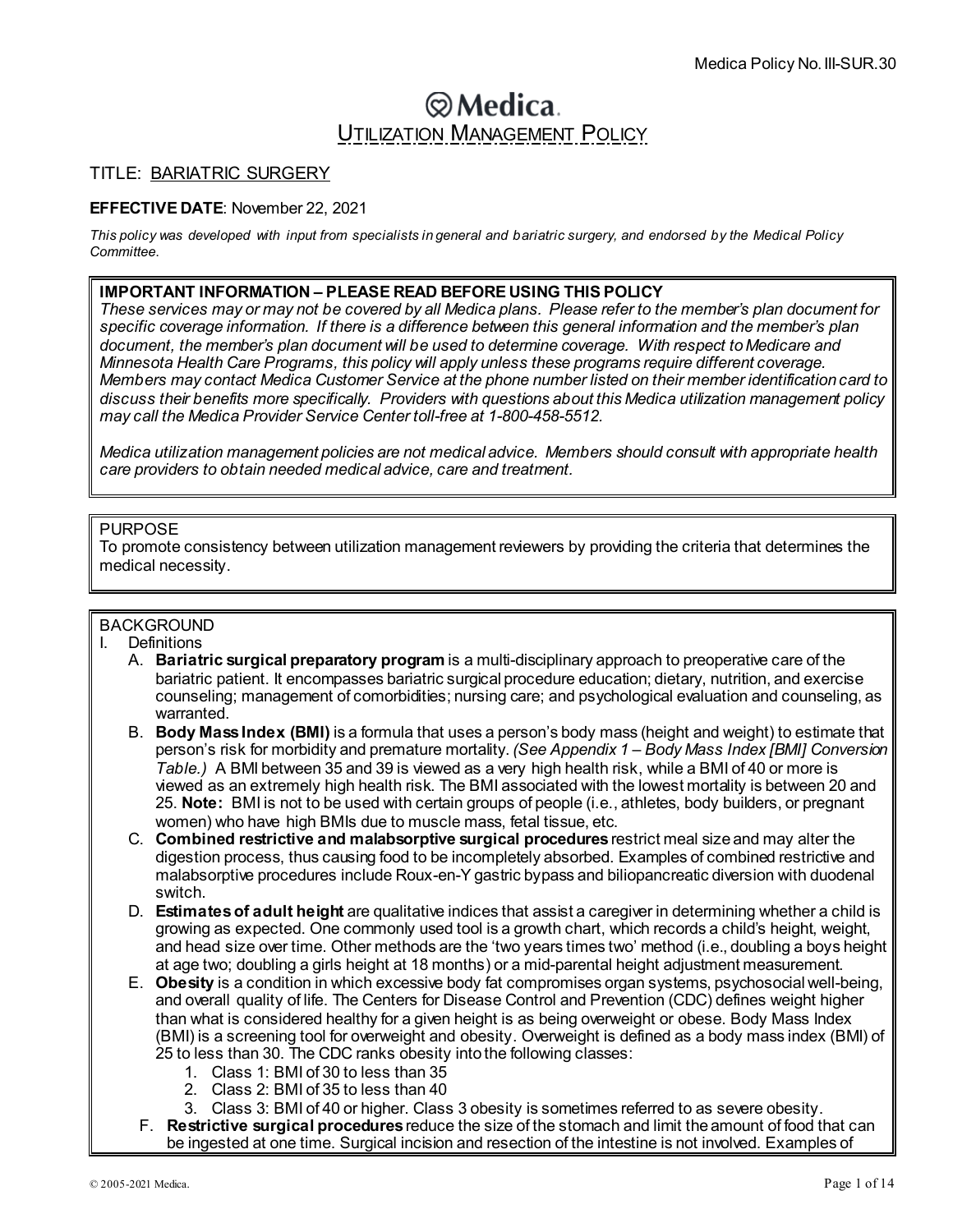purely restrictive operations for obesity include adjustable silicone gastric banding (LapBand), sleeve gastrectomy, and vertical banded gastroplasty.

- G. **Skeletal (bone) maturity** occurs when bone growth ceases after puberty and refers to demonstration of fusion of skeletal bones. Females reach skeletal maturity at approximately 16 years of age, while males reach skeletal maturity around 18 years of age. Radiographs of either the knee or of the hand and wrist with subsequent mathematical calculations are often used when exact measurement of skeletal maturity is warranted.
- H. **Substance use disorder**, as defined by the fifth edition of the Diagnostic and Statistical Manual of Mental Disorders (DSM-5) is a problematic pattern of use of an intoxicating substance leading to clinically significant impairment or distress. The symptoms associated with a substance use disorder fall into four major groupings: impaired control, social impairment, risky use, and pharmacological criteria (i.e., tolerance and withdrawal).
- I. **Super-obesity** refers to overweight individuals with a BMI of 50-60. Patients with BMI >60 are classified as **super-super obese**.
- J. **Sexual Maturity Rating** (aka, Tanner stage/Tanner scale) is a measure of physical development in children, adolescents, and adults. The scale is named after its originator, James Tanner, a British pediatrician. The scale defines physical measurement of maturity based on external primary and secondary sex characteristics, such as breast or genital size, testicular volume, and development of pubic hair. *(See Appendix 2 – Tanner Stages).*
- K. **Weight loss surgery** encompasses major operations with significant risks of complications. The risks are reduced if the operation and follow-up care are performed by a specialist in bariatric surgery.

## II. Common surgical interventions

- A. Purely Restrictive procedures:
	- 1. **Vertical banded gastroplasty** consists of constructing a small pouch by placing a vertical staple line along the lesser curvature of the stomach. An opening (or stoma) is created at the distal end of the pouch to allow food to pass normally, but more slowly, from the pouch to the stomach and then to the small intestines. The pouch generally holds about one ounce of food. The person feels full quickly and experiences pain, nausea and/or vomiting when overeating. Both open and laparoscopic techniques are performed for this procedure.
	- 2. **Adjustable silicone gastric banding** is similar in intent to the vertical banded gastroplasty except that an inflatable, adjustable silicone band is laparoscopically inserted around the upper stomach to create a small stomach pouch. An injection reservoir is enclosed under the skin's surface. The inflatable inner surface of the band is then injected with saline to a level suitable for food restriction and subsequent weight loss, as well as patient comfort. The degree of inflation can be adjusted by a clinician as needed. By removing the silicone band, the procedure can be reversed with minimal need for stomach reconstruction. Although most commonly inserted laparoscopically, this procedure can also be done using an open incision.
	- 3. **Sleeve gastrectomy** is a restrictive procedure that is accomplished by removing the outer portion (upper curvature) of the stomach. This leaves a small sleeve of stomach, reducing stomach volume as much as 80 percent. The procedure was originally designed as the first step of a restrictive/malabsorption staged procedure, but is recently being suggested as a primary (one stage) procedure.
- B. Combined Restrictive and Malabsorptive procedures:
	- 1. **Roux-en-Y gastric bypass**and its variants consist of two basic steps: creating a small stomach pouch and re-routing the intestines to connect to the pouch. First, a small gastric pouch is constructed, thereby partitioning the pouch from the remaining stomach. The intestine is cut, and the distal end of the bowel is attached to the pouch where the stoma is created. The remaining intestinal limb is reattached farther down the intestinal tract, thereby creating a Y-shaped limb of varying lengths. Gastric bypass procedures work by restricting food intake and by limiting the absorption of calories and nutrients. A gastric bypass is both a gastric restrictive and a malabsorptive procedure. Both open and laparoscopic techniques are performed for this procedure.
	- 2. **Biliopancreatic diversion with duodenal switch** combines biliopancreatic/intestinal bypass and stomach size reduction. First, a sleeve gastrectomy is done, creating a smaller stomach with both the esophageal connection and the pyloris valve remaining intact. Next, a shorter alimentary limb is created from the pyloris to the duodenum and carries food. A longer biliary limb runs from the pancreas and liver and carries bile and pancreatic secretions. The biliary limb is then connected to the alimentary limb, creating a short common channel where limited fat absorption can occur prior to content entry into the colon. This procedure is primarily malabsorptive, with less restriction than that in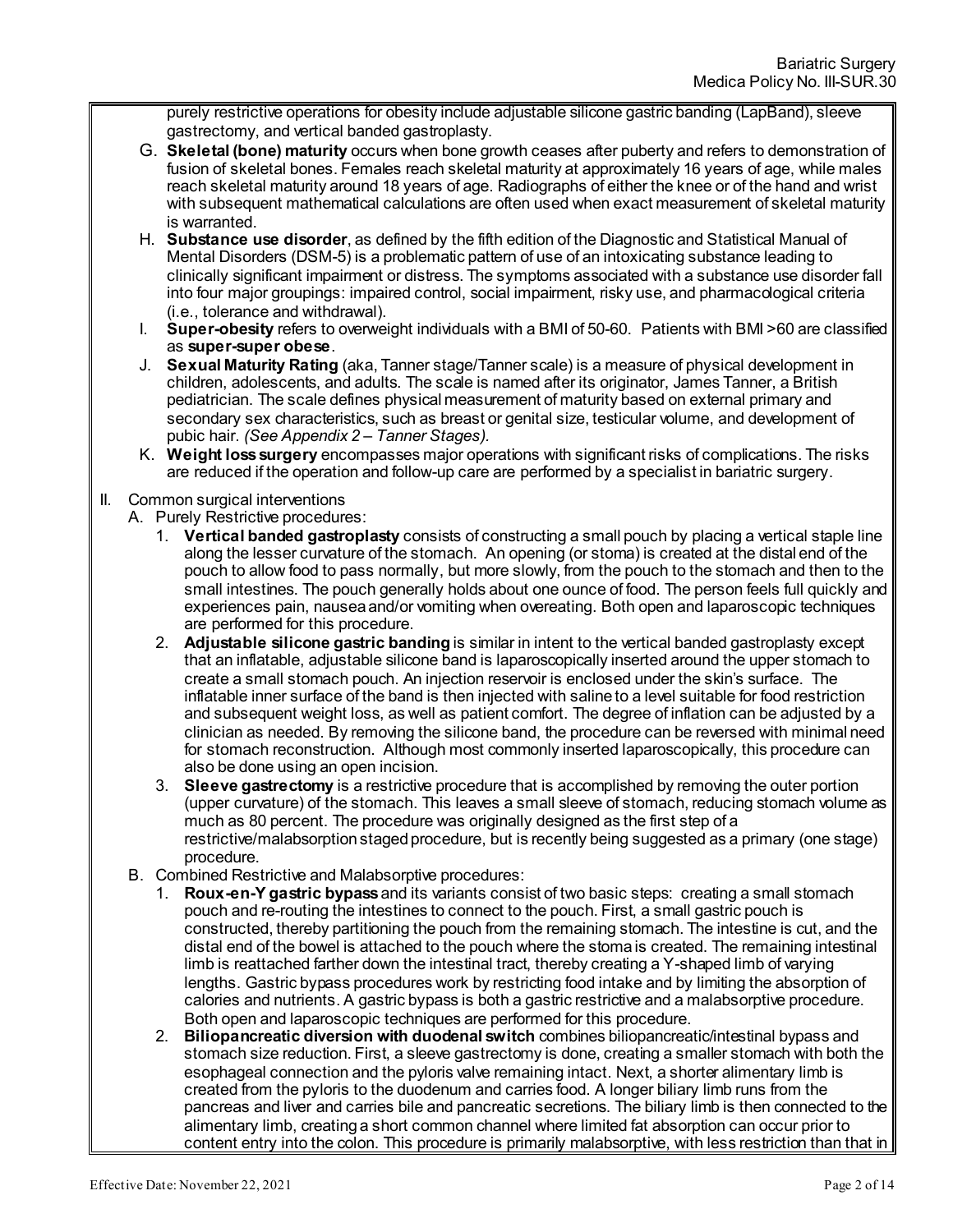the Roux-en-Y gastric bypass. Both open and two-stage laparoscopic techniques are performed for this procedure.

## BENEFIT CONSIDERATIONS

- 1. Prior authorization **is required** for gastrointestinal surgery for obesity for the initial surgical procedure, for a surgical revision, and for a second procedure. Please see the prior authorization list for product specific prior authorization requirements.
- 2. Coverage may vary according to the terms of the member's plan document.
- 3. Gastrointestinal surgical procedures for obesity or surgery for weight loss not specifically mentioned in the Medical Necessity Criteria section *are investigative and therefore not covered*. These include, but are not limited to:
	- a. Open loop gastric bypass ("mini" gastric bypass; omega loop gastric bypass; single-anastomosis gastric bypass)
	- b. Unmodified biliopancreatic diversion
	- c. Combined vertical banded gastroplasty-gastric bypass
	- d. Magenstrasse and Mill Procedure (laparoscopic non banded vertical gastroplasty)
	- e. Single-Anastomosis Duodenal Switch, stand-alone procedure (aka, stomach intestinal pylorus-sparing surgery; SIPS)
	- f. AspireAssist Weight Loss Therapy Implant
	- g. Transected silastic ring vertical gastric bypass (Fobi pouch)
	- h. Transoral endoscopic procedures for obesity including, but not limited to, natural orifice transluminal endoscopic surgery and endoscopic revision following bariatric surgery (all methods including, but not limited to, endoluminal suturing and/or stapling, prosthetic insertion [e.g., intragastric balloon; endoluminal sleeve], or endoscopic sclerosant injection).
- 4. A second procedure for gastrointestinal surgery for obesity in the absence of complications *is not covered*.
- 5. A reversal (takedown) of gastrointestinal surgery for obesity in the absence of complications *is not covered.*
- 6. The following services *are NOT covered*:
	- 1. Education classes
	- 2. Liquid protein diet replacements/supplements
	- 3. Appetite suppressants
	- 4. Over-the-counter vitamin and/or mineral supplements
	- 5. Weight loss program fees.
- 7. Medica network providers who are designated by Medica as a bariatric surgeon of excellence will be eligible for reimbursement for bariatric surgical procedures or revisions considered not investigative by Medica's Medical Technology Assessment Committee when performed at a facility designated as a bariatric center of excellence (COE) by Medica. Coverage may vary according to the terms of the member's plan document.
- 8. Medica has entered into separate contracts with designated providers and facilities to provide gastrointestinal surgery for obesity services as described in the member's plan document. Medica network providers who are *not designated* by Medica as a bariatric surgeon of excellence (COE) *may not be eligible* for reimbursement from Medica when performing gastrointestinal surgery for obesity, dependent on the terms of the member's plan document.
- 9. Medica network providers who are recognized by Medica as a bariatric surgeon of excellence, but are performing gastrointestinal surgery for obesity at *a facility not designated* by Medica as an inpatient bariatric centers of excellence (COE), *may not be eligible* by Medica for reimbursement for facility charges when performing gastrointestinal surgery for obesity, dependent on the term's of the member's plan document.
- 10. The Medica approved list, *COE Programs for Bariatric Care* (surgeons and hospitals), in the Medica service area is available online a[t www.medica.com](http://www.medica.com/) in the Providers" section. This list is subject to change based on the ongoing approval process for the program. This listing is also available by calling Medica's Provider Literature Request Line at 952-992-2355 or toll-free at 1-800-458-5512, option 1, then option 5, ext. 2-2355.
- 11. Additional information regarding surgeons or centers of excellence for bariatric care outside the Medica service area can be found on the ASMBS Web site at[: http://asmbs.org](http://asmbs.org/) or the ACS Web site [at www.facs.org](http://www.facs.org/).
- 12. If the Medical Necessity Criteria and Benefit Considerations are met, Medica will authorize benefits within the limits in the member's plan document.
- 13. If it appears that the Medical Necessity Criteria and Benefit Considerations are not met, the individual's case will be reviewed by the medical director or an external reviewer. Practitioners are advised of the appeal process in their Medica administrative handbook.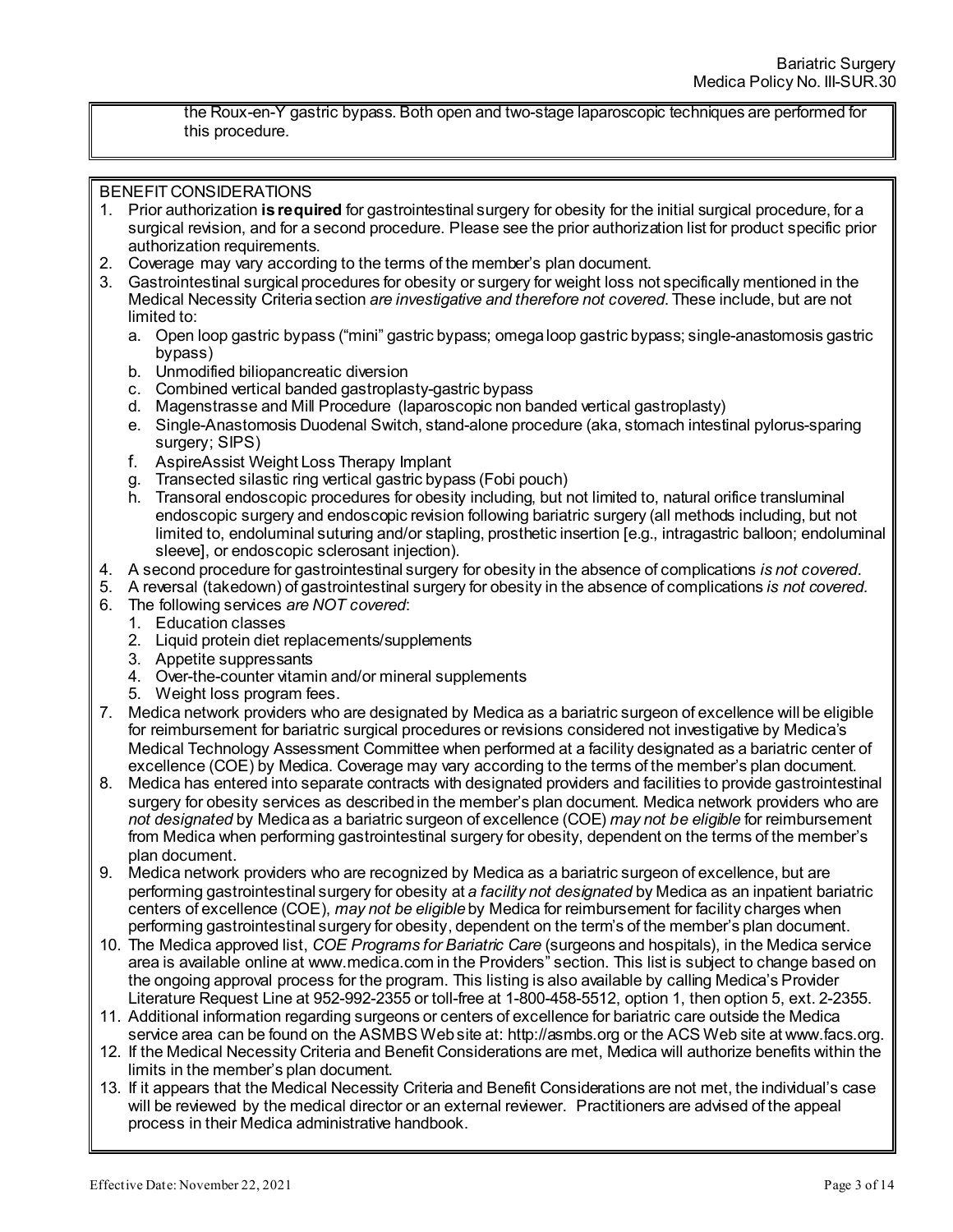# MEDICAL NECESSITY CRITERIA

- I. Indications for initial procedure in individuals over 18 years of age
- Gastrointestinal surgery for obesity is considered medically necessary when documentation in the medical record indicates that **all of the following** criteria are met:
	- A. **One of the following** procedures is being requested:
		- 1. Open or laparoscopic Roux-en-Y (RNY) gastric bypass
		- 2. Laparoscopic adjustable silicone gastric banding
		- 3. Open or laparoscopic sleeve gastrectomy
		- 4. Open or laparoscopic biliopancreatic diversion with duodenal switch (BPD/DS)
		- 5. Single anastomosis duodeno-ileal bypass with sleeve gastrectomy (SADI-S).
	- B. Psychiatric/psychological evaluation has been conducted by a *licensed* psychologist or psychiatrist, or other *licensed* mental health professional who has an appropriate working knowledge of the psychosocial issues involved in obesity and bariatric surgery, and **all of the following** are documented:
		- 1. Evaluation has been completed within the past 12 months.
		- 2. Confirmation of the individual's ability to understand the risks and goals of the surgical procedure.
		- 3. Absence of unmanageable acute psychiatric illness and/or psychological distress, including but not limited to depression or substance use disorder.
		- 4. Confirmation of individual's understanding of need to comply with long-term aftercare and with the behavioral changes expected after surgery.
	- C. The initial pre-surgical consultation with the bariatric surgical preparatory team has occurred at least one month prior to the date of surgery.
	- D. **One of the following** is documented:
		- 1. A BMI *equal to or greater than 40*, and **all of the following** are documented:
			- a. BMI recorded at least one-month preceding surgery.
			- b. Participation in a diet, nutrition, and exercise counseling regimen as recommended and documented by the bariatric surgical preparatory team**.**
		- 2. A BMI *between 35 and 39.9*, and **all of the following** are documented:
			- a. BMI recorded at least one month preceding surgery.
			- b. **One of the following** comorbidities documented in the medical record:
				- i. Diabetes mellitus requiring medication (insulin or oral hypoglycemic) or a documented glycosylated hemoglobin (HgbA1c) level at or above 8 documented within the 12 months prior to surgical intervention.
				- ii. Clinically significant hyperlipemia or dyslipidemia requiring medical management or a documented LDL level greater than 130 milligrams per deciliter.
				- iii. Hypertension requiring medical management or blood pressure equal to or greater than 140 mmHg systolic and/or 90 mmHg diastolic documented on more than one occasion.
				- iv. Obstructive sleep apnea requiring CPAP or other related sleep apnea treatment.
				- v. Significant gastroesophageal reflux disease (GERD) (e.g., esophagitis with open reflux/transient lower esophageal sphincter relaxation when Nissen fundoplication has been previously determined not appropriate.)
			- c. Participation in a diet, nutrition, and exercise counseling regimen as recommended and documented by the bariatric surgical preparatory team.
- II. Indications for initial procedure in individuals less than or equal to 18 years of age Gastrointestinal surgery for obesity is considered medically necessary when documentation in the medical record indicates **all of the following** criteria are met:
	- A. The individual meets criteria I.A.-D., above,
	- B. Greater than 95% of estimated adult height has been achieved based on previously documented individual growth pattern (e.g., two years times two measurement, mid-parental measurement, growth chart tracking)
	- C. A minimum Tanner stage of IV. (See Appendix 2.)
- III. Indications for surgical revisions

Surgical revision following previous gastrointestinal surgery for obesity is considered medically necessary when documentation in the medical record indicates that **all of the following** criteria are met:

- A. **One of the following** procedures is being requested:
	- 1. Open or laparoscopic Roux-en-Y (RNY) gastric bypass
	- 2. Open or laparoscopic sleeve gastrectomy
	- 3. Open or laparoscopic biliopancreatic diversion with duodenal switch (BPD/DS)
	- Removal of adjustable gastric band and/or port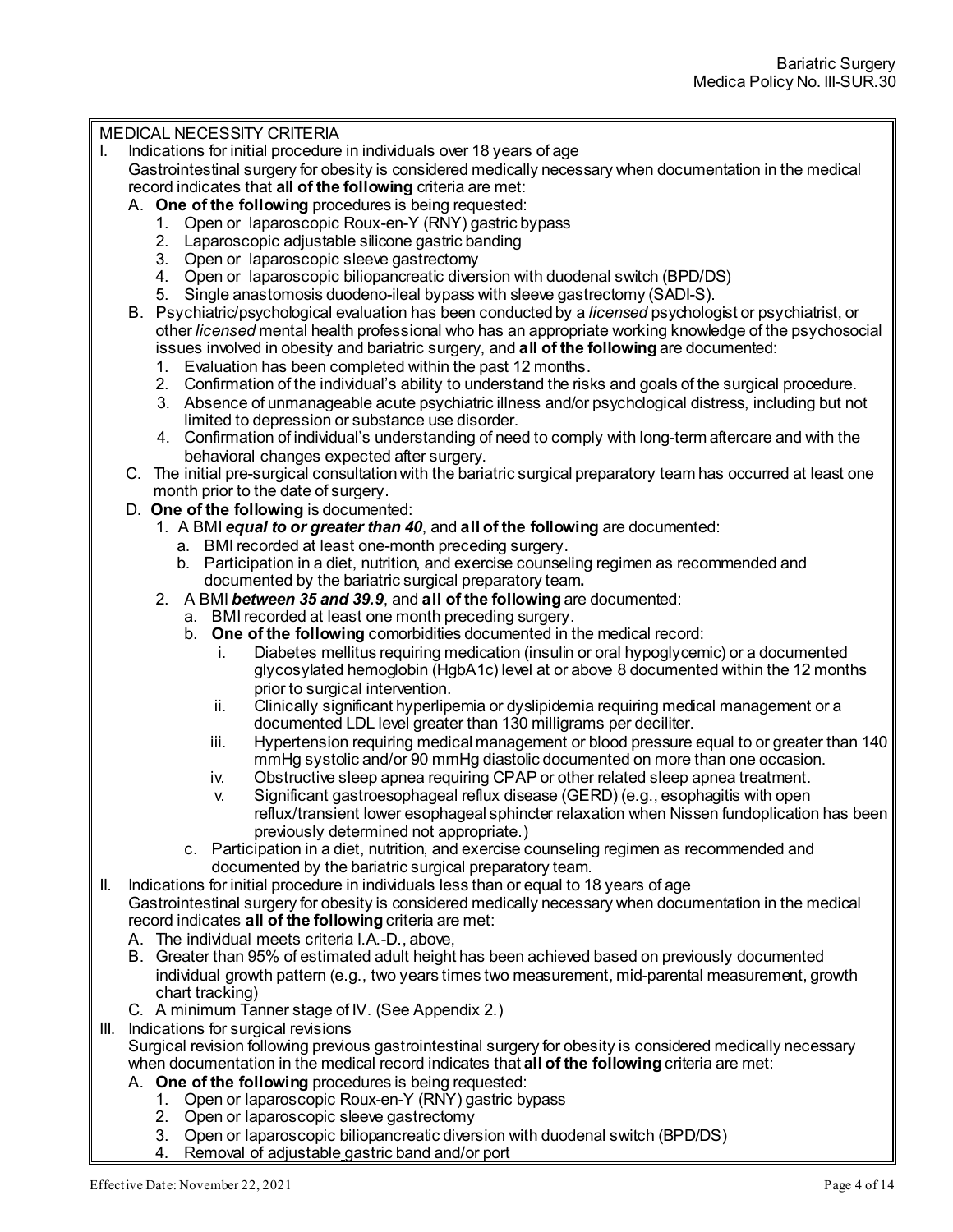- 5. Vertical banded gastroplasty (VBG).
- B. Documentation in the medical record that the BMI prior to the initial procedure was equal to or greater than 35.
- C. Documentation in medical record of a surgical complication following the primary procedure and related medical confirmation (e.g., imaging results, endoscopic reports).
	- NOTE: Examples of complications include, but are not limited to:
	- 1. Stoma ulcer or dilation
	- 2. Mechanical obstruction
	- 3. Significant malnutrition
	- 4. Stenosis
	- 5. Leakage (e.g., from staple line breakdown, distal stricture, band, port, tubing)
	- 6. Esophageal or pouch dilation
	- 7. Uncontrollable gastroesophageal reflux (with or without hiatal hernia), esophagitis, and/or vomiting
	- 8. Gastric band erosion or slippage of gastric band or port
	- 9. Infection around hardware (e.g., port used for band adjustments, staple line)
	- 10. New or recurrent hiatal hernia
	- 11. Gastric hemorrhage
	- 12. Hardware failure/malfunction of a mechanical device
	- 13. Gastrogastric fistula.

#### CENTERS FOR MEDICARE & MEDICAID SERVICES (CMS)

• For Medicare members, refer to the following, as applicable at[: https://www.cms.gov/medicare-coverage](https://www.cms.gov/medicare-coverage-database/new-search/search.aspx)[database/new-search/search.aspx](https://www.cms.gov/medicare-coverage-database/new-search/search.aspx)

#### MINNESOTA HEALTH CARE PROGRAMS (MHCP)

- For MHCP members, refer to [https://www.dhs.state.mn.us/main/idcplg?IdcService=GET\\_DYNAMIC\\_CONVERSION&RevisionSelection](https://www.dhs.state.mn.us/main/idcplg?IdcService=GET_DYNAMIC_CONVERSION&RevisionSelectionMethod=LatestReleased&dDocName=id_000094) [Method=LatestReleased&dDocName=id\\_000094#](https://www.dhs.state.mn.us/main/idcplg?IdcService=GET_DYNAMIC_CONVERSION&RevisionSelectionMethod=LatestReleased&dDocName=id_000094)
- No MHCP policy found as of 11/10/2021.

## DOCUMENT HISTORY

| <b>Original Effective Date</b> | November 2005                                                                    |
|--------------------------------|----------------------------------------------------------------------------------|
| MPC Endorsement                | 12/2005, 11/2006, 11/2007, 11/2008, 11/2009, 02/2010, 04/2010, 04/2011, 04/2012, |
| Date(s)                        | 04/2013, 04/2014, 04/2015, 04/2016, 06/2017, 10/2017, 11/2018, 04/2019, 04/2020, |
|                                | 04/2021, 11/2021                                                                 |
| Administrative Updates         | 05/01/2017                                                                       |

#### **References:**

 $\overline{a}$ 

## **Pre 04/2016 Medical Policy Committee (MPC):**

- 1. Aasheim ET, Bjorkman S, Sovik TT, et al. Vitamin status after bariatric surgery: a randomized study of gastric bypass and duodenal switch. *Am J Clin Nutr*. 2009;90(1):15-22.
- 2. Adams TD, Davidson LE, Litwin SE, et al. Health benefits fo gastric bypass after 6 years. *JAMA*. 2012;308(11):1122-1131.
- 3. Adrianus C, Berende S, de Zoete JP, Smulders JF, NienhuijsSW. Laparoscopic sleeve gastrectomy feasible for bariatric revision surgery. *Obes Surg*. 2012;22:330-334.
- 4. Akram J, Matzen SH. Rectus abdominis diastasis. *J Plast Surg Hand Surg*. 2014;48(3):163-9. doi: 10.3109/2000656X.2013.859145.
- 5. American College of Obstetricians and Gynecologists (ACOG). *Bariatric Surgery and Pregnancy*. ACOG. 2009. (ACOG practice bulletin; no. 105).
- 6. American Diabetes Association. Executive Summary: Standards of Medical Care in Diabetes-2011. *Diabetes Care.* 2011;34(S1):S4-S10.
- 7. Anderson MA, Gan SI, Fanelli RD, et al. ASGE Standards of Practice Committee: Role of endoscopy in the bariatric surgery patient. *Gastrointest Endosc*. 2008;68(1):1-10.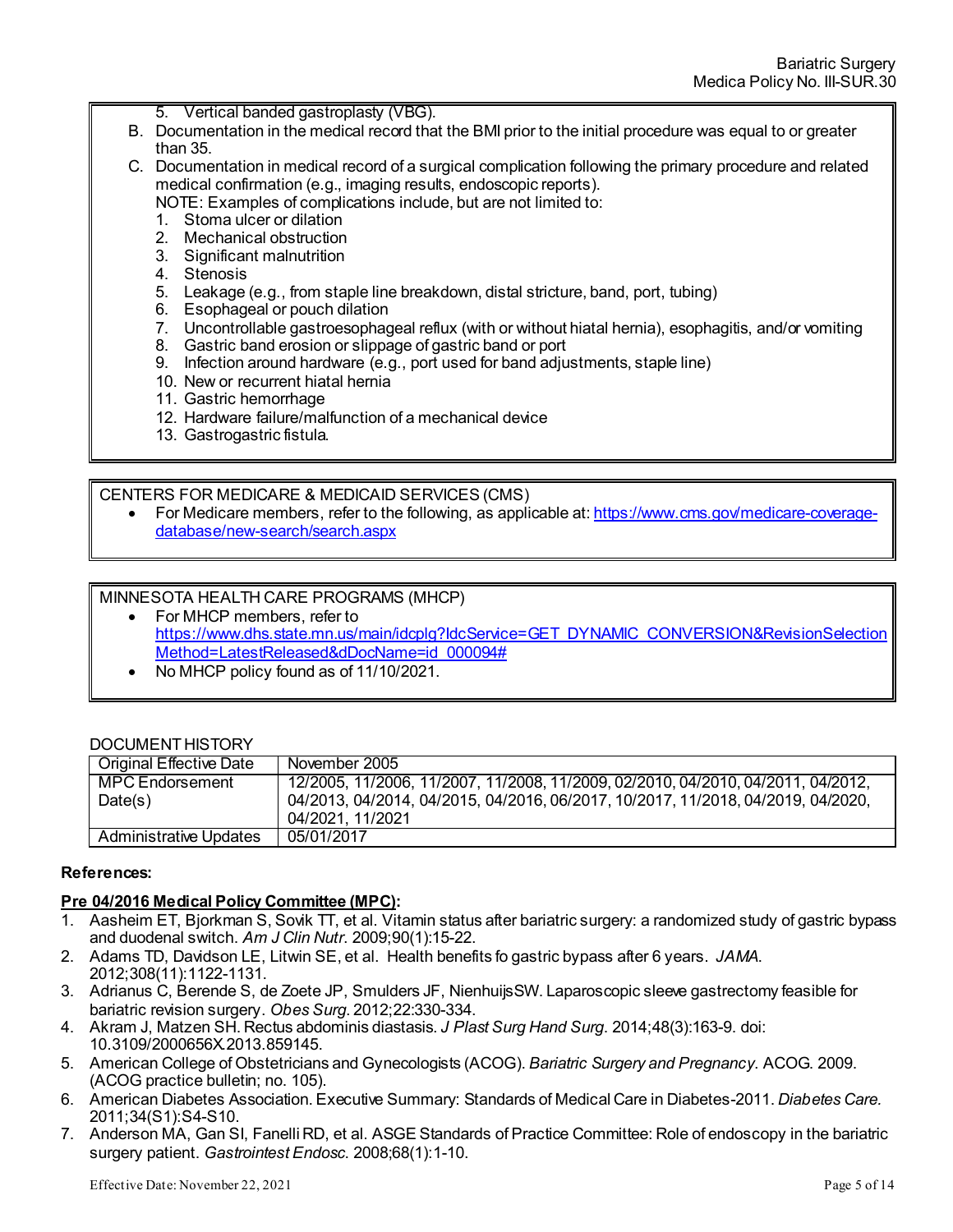- 8. Bardaro SJ, Gagner M, Consten E, et al. Routine cholecystectomy during laparoscopic biliopancreatic diversion with duodenal switch is not necessary. *Surg Obes Relat Dis*. 2007;3(5):549-553.
- 9. Brethauer SA, Hammel JP, Schauer PR. Systematic review of sleeve gastrectomy as staging and primary bariatric procedure. *J Surg Obes Related Disease*. 2009;5(4):469-475.
- 10. BlueCross BlueShield Association. *BCBS Association Tec Assessment: Laparoscopic Adjustable Gastric Banding for Morbid Obesity*. August 2005. [Archived]. Chicago, IL.
- 11. BlueCross BlueShield Association. *BCBS Association Tec Assessment: Laparoscopic Gastric Bypass Surgery for Morbid Obesity*. August 2005. [Archived]. Chicago, IL.
- 12. BlueCross BlueShield Association. *BCBS Association Tec Assessment: Newer Techniques in Bariatric Surgery for Morbid Obesity: Laparoscopic Adjustable Gastric Banding, Biliopancreatic Diversion, and Long-Limb Gastric Bypass*. August 2005. [Archived]. Chicago, IL.
- 13. Buchwald H, Dellogg TA, Leslie DB, Ikramuddin S. Duodenal switch operative mortality and morbidity are not impacted by body mass index. *Ann Surg*. 2008;248(4):541-548.
- 14. Catalano MF, Rudic G, Anderson AJ, Chua TY. Weight gain after bariatric surgery as a result of a large gastric stoma: endotherapy with sodium morrhuate may prevent the need for surgical revision. *Gastrointest Endosc*. 2007;66(2):240-245.
- 15. Centers for Medicare and Medicaid Services (CMS). *CMS National Coverage Determination for Bariatric Surgery for Morbid Obesity (100.1)*. [http://www.cms.gov/medicare-coverage-database/details/ncd](http://www.cms.gov/medicare-coverage-database/details/ncd-details.aspx?NCDId=57&ncdver=3&DocID=100.1&SearchType=Advanced&bc=IAAAABAAAAAA&)[details.aspx?NCDId=57&ncdver=3&DocID=100.1&SearchType=Advanced&bc=IAAAABAAAAAA&](http://www.cms.gov/medicare-coverage-database/details/ncd-details.aspx?NCDId=57&ncdver=3&DocID=100.1&SearchType=Advanced&bc=IAAAABAAAAAA&). Accessed May 21, 2014.
- 16. Colquitt JL, Picot J, Loveman E, Clegg AJ. *Surgery for obesity*. Cochrane Database of Systematic Reviews. 2009, Issue 2. Art. No.: CD003641. COI: 10/1002/14651858.CD003641.pub3.
- 17. Cossu ML, Meloni GB, Alagna S, et al. Emergency surgical conditions after biliopancreatic diversion. *Obes Surg.* 2007;17:637-641.
- 18. Courcoulas AP, Christian NJ, Belle SH, et al. Weight change and health outcomes at 3 years after bariatric surgery among individuals with severe obesity. *JAMA*. 2013;310(22):2416-2425.
- 19. Dakin GF, Eid G, Mikami D, Pryor A. Endoluminal revision of gastric bypass for weight regain--a systematic review. *Surg Obes Relat Dis*. 2013;9(3):335-342.
- 20. Darabi S, Talebpour M, Zeinoddini A, Heidari R. Laparoscopic gastric plication versus mini-gastric bypass surgery in the treatment of morbid obesity: a randomized clinical trial. *Surg Obes Relat Dis*. 2013;9(6):914-919.
- 21. ECRI Institute. *ECRI Custom Hotline Response: Natural Orifice Transluminal Endoscopic Surgery.* October 2007. Last updated November 2008. [Archived]. Plymouth Meeting, PA.
- 22. ECRI Institute. *ECRI Custom Hotline Response: Safety and Efficacy of StomaphyX Device for Gastric Pouch Reduction after Gastric Bypass Surgery.* February 2008. [Archived] Plymouth Meeting, PA.
- 23. ECRI Institute. *ECRI Emerging Technology Evidence Report: Laparoscopic Sleeve Gastrectomy for Obesity*. September 2010. Last updated October 2011. [Archived]. Plymouth Meeting, PA.
- 24. ECRI Institute. *ECRI Evidence Report: Bariatric Surgery for Obesity*. September 2004. Plymouth Meeting, PA.
- 25. ECRI Institute. *ECRI Evidence Report: Laparoscopic Bariatric Surgery for Morbid Obesity.* May 2005. [Archived] Plymouth Meeting, PA.
- 26. ECRI Institute. *ECRI Health Technology Forecast: Bariatric Surgery for Treating Type II Diabetes Mellitus in Patients with BMI <35.* April 2011. [Archived]. Plymouth Meeting, PA.
- 27. ECRI Institute. *ECRI Health Technology Forecast: Bariatric Surgery for Treating Type II Diabetes Mellitus in Patients with BMI <35.* April 2012. [Archived]. Plymouth Meeting, PA.
- 28. ECRI Institute. *ECRI Health Technology Forecast: Endoluminal Sleeve for Bariatric Preoperative Weight Loss*. May 2011. [Archived]. Plymouth Meeting, PA.
- 29. ECRI Institute. *ECRI Health Technology Forecast: Natural Orifice Transluminal Endoscopic Surgery (NOTES).* April 2010. [Archived]. Plymouth Meeting, PA.
- 30. ECRI Institute. *ECRI Health Technology Forecast: Transoral Gastroplasty for Treating Obesity*. April 2011. [Archived]. Plymouth Meeting, PA.
- 31. ECRI Institute. *ECRI Hotline Response: Laparoscopic Biliopancreatic Diversion with Duodenal Switch*. February 2010. Plymouth Meeting PA.
- 32. ECRI Institute. *ECRI Hotline Response: Laparoscopic Sleeve Gastrectomy for Morbid Obesity*. January 2012. Plymouth Meeting, PA.
- 33. ECRI Institute. *ECRI Emerging Technology Evidence Report: Metabolic Surgery for Resolving Type 2 Diabetes Mellitus in Patients with BMI <35 kg/m2.* July 2013. Plymouth Meeting, PA.
- 34. ECRI Institute. *ECRI Health Technology Forecast: Endoluminal Sleeve (EndoBarrier) for Preoperative Weight Loss for Treating Obesity*. April 2013. Plymouth Meeting, PA.
- 35. ECRI Institute. *ECRI Health Technology Forecast: Metabolic (Bariatric) Surgery for Treating Type 2 Diabetes Mellitus in Patients with BMI <35 kg/m2*. April 2013. Plymouth Meeting, PA.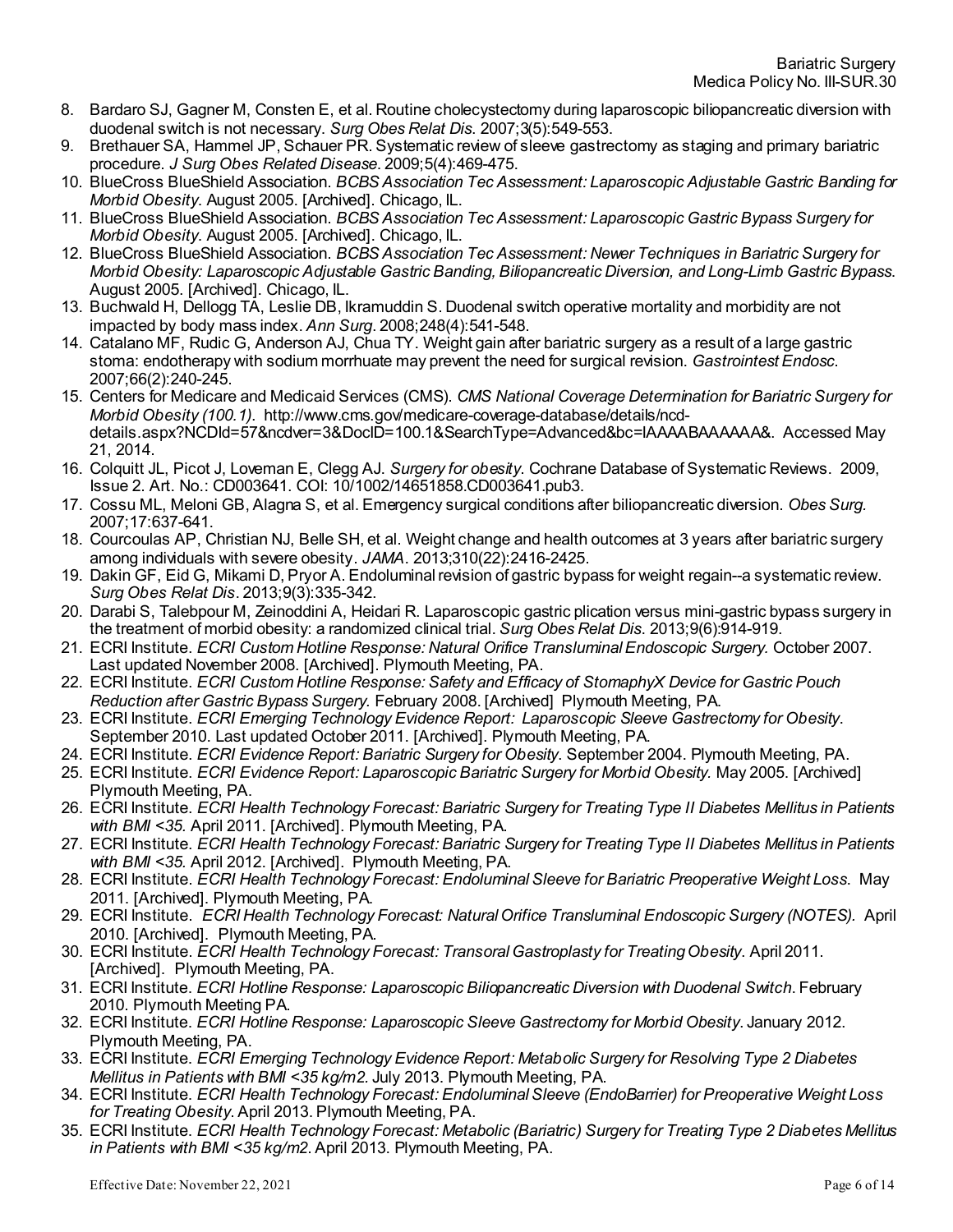- 36. ECRI Institute. *ECRI Hotline Response: Repeat Bariatric Surgery for Patients Who Have Not Reached Weight-loss Goals after Previous Surgery*. September 2014. Plymouth Meeting, PA.
- 37. Eisendrath P, Cremer M, Himpens J, Cadiere GB, Le Moine O, Deviere J. Endotherapy including temporary stenting of fistulas of the upper gastrointestinal tract after laparoscopic bariatric surgery. *Endoscopy*. 2007;39(7):625-630.
- 38. Farrel TM, Haggerty SP, Overby DW, Kohn GP, Richardson WS, Fanelli RD. Clinical application of laparoscopic bariatric surgery: an evidence-based review. *Surg Endosc*. 2009;23:930-949.
- 39. Finks JF, Carlin A, Share D, et al. Effect of surgical techniques on clinical outcomes after laparoscopic gastric bypass – results from the Michigan Bariatric Surgery Collaborative. *J Surg Obes Related Disease.* 2011;7(3):284-289.
- 40. Fuller NR, Pearson S, Lau NS, et al. An intragastric balloon in the treatment of obese individuals with metabolic syndrome: a randomized controlled study*. Obesity (Silver Spring).* 2013;21(8):1561-1570.
- 41. Gaggiotti G, Tack J, Garrido AB Jr, Palau M, Cappelluti G, Di Matteo F. Adjustable totally implantable intragastric prosthesis (ATIIP)-Endogast for treatment of morbid obesity: one-year follow-up of a multicenter prospective clinical survey. *Obes Surg*. 2007;17(7):949-956.
- 42. Gagner M, Deitel M, Kalberer TL, Erickson AL, Crosby RD. The Second International Consensus Summit for Sleeve Gastrectomy, March 19-21, 2009. *J Surg Obes Related Diseas*. 2009;5(4):476-485.
- 43. Georgiadou D, Sergentanis TN, Nixon A, Diamantis T, Tsigris C, Psaltopoulou T. Efficacy and safety of laparoscopic mini gastric bypass. A systematic review. *Surg Obes Relat Dis*. 2014;10(5):984-991.
- 44. Gumbs AA, Gagner M, Dakin G, Pomp A. Sleeve gastrectomy for morbid obesity. *Obes Surg*. 2007;17:962-929.
- 45. Hayes Inc. *Hayes Search and Summary: Gastric Imbrication for the Treatment of Morbid Obesity*. December 2010. [Archived January 2012]. Lansdale, PA.
- 46. Hayes Inc. *Hayes Search and Summary: Natural Orifice Transluminal Surgery (NOTES®) for Gastrointestinal Indications*. December 2008. [Archived January 2010]. Lansdale, PA.
- 47. Hayes Inc. *Hayes Search and Summary: ROSE Procedure (Restorative Obesity Surgery Endoscopic).* May 2010. [Archived April 2011]. Lansdale, PA.
- 48. Hayes, Inc. *Hayes Brief: Laparoscopic Ileal Interposition and Sleeve Gastrectomy for Treatment of Type 2 Diabetes.*  February 2009. Search last updated March 2011. [Archived March 2012]. Lansdale, PA.
- 49. Hayes, Inc. *Hayes Brief: Laparoscopic Mini-Gastric Bypass for Morbid Obesity.* August 2006. Search last updated September 2008. [Archived September 2009]. Lansdale, PA.
- 50. Hayes, Inc. *Hayes Brief: Laparoscopic Sleeve Gastrectomy for Super Obesity in Adults*. December 2010. Search last updated November 2011. [Archived]. Lansdale, PA.
- 51. Hayes, Inc. *Hayes Brief: Laparoscopic Sleeve Gastrectomy for Super Obesity in Adults.* October 2012. Annual Review last updated October 2013. Lansdale, PA.
- 52. Hayes, Inc. *Hayes Directory: Laparoscopic Bariatric Surgery: Roux-en-Y Gastric Bypass, Vertical Banded Gastroplasty and Adjustable Gastric Banding.* June 2007. Search last updated June 2011. [Archived July 2012]. Lansdale PA.
- 53. Hayes, Inc. *Hayes Directory: Malabsorptive Bariatric Surgery: Open and Laparoscopic Biliopancreatic Diversion.* June 2007. Search last updated June 2011. [Archived July 2012]. Lansdale, PA.
- 54. Hayes, Inc. *Hayes Directory: Open Malabsorptive Bariatric Surgery: Roux-en-Y Gastric Bypass.* June 2007. Search last updated June 2011. [Archived July 2012]. Lansdale, PA.
- 55. Hayes, Inc. *Hayes Directory: Open Restrictive Bariatric Surgery: Gastroplasty and Gastric Banding*. June 2007. Search last updated June 2011. [Archived July 2012]. Lansdale, PA.
- 56. Hayes, Inc. *Hayes Directory: Pediatric Bariatric Surgery for Morbid Obesity*. June 2007. Search last updated June 2011. [Archived July 2012]. Lansdale, PA.
- 57. Hayes, Inc. *Hayes Directory: Roux-en-Y Gastric Bypass for Gastroesophageal Reflux Disease in Obese or Severely Obese Patients*. July 2013. Annual Review last updated July 2014. Lansdale, PA.
- 58. Hayes, Inc. *Hayes Search & Summary: Endoscopic Revision of Failed Bariatric Surgery*. November 2007. [Archived]. Lansdale, PA.
- 59. Hayes, Inc. *Hayes Search & Summary: Endoscopic Reoperation for Treatment of Complications After Bariatric Rouxen-Y Gastric Bypass Surgery*. November 2013. Lansdale, PA.
- 60. Hayes, Inc. *Hayes Search & Summary: StomaphX™ (EndoGastric Solutions Inc.) for Gastric Pouch Reduction after Gastric Bypass Surgery*. November 2010. [Archived December 2011]. Lansdale, PA.
- 61. Hayes, Inc. *Hayes Directory: Laparoscopic Sleeve Gastrectomy for Super Obesity in Adults*. October 2012. Annual Review last updated September 2014. Lansdale, PA.
- 62. Hayes, Inc. *Hayes Directory: Revisional Surgery for Treatment of Complications After Bariatric Surgery*. July 2014. Lansdale, PA.
- 63. Hayes, Inc. *Hayes Directory: Roux-en-Y Gastric Bypass for Diabetes in Obese or Severely Obese Patients*. August 2014. Lansdale, PA.
- 64. Hayes, Inc. *Hayes Directory: Roux-en-Y Gastric Bypass for Gastroesophageal Reflux Disease in Obese or Severely Obese Patients*. July 2013. Lansdale, PA.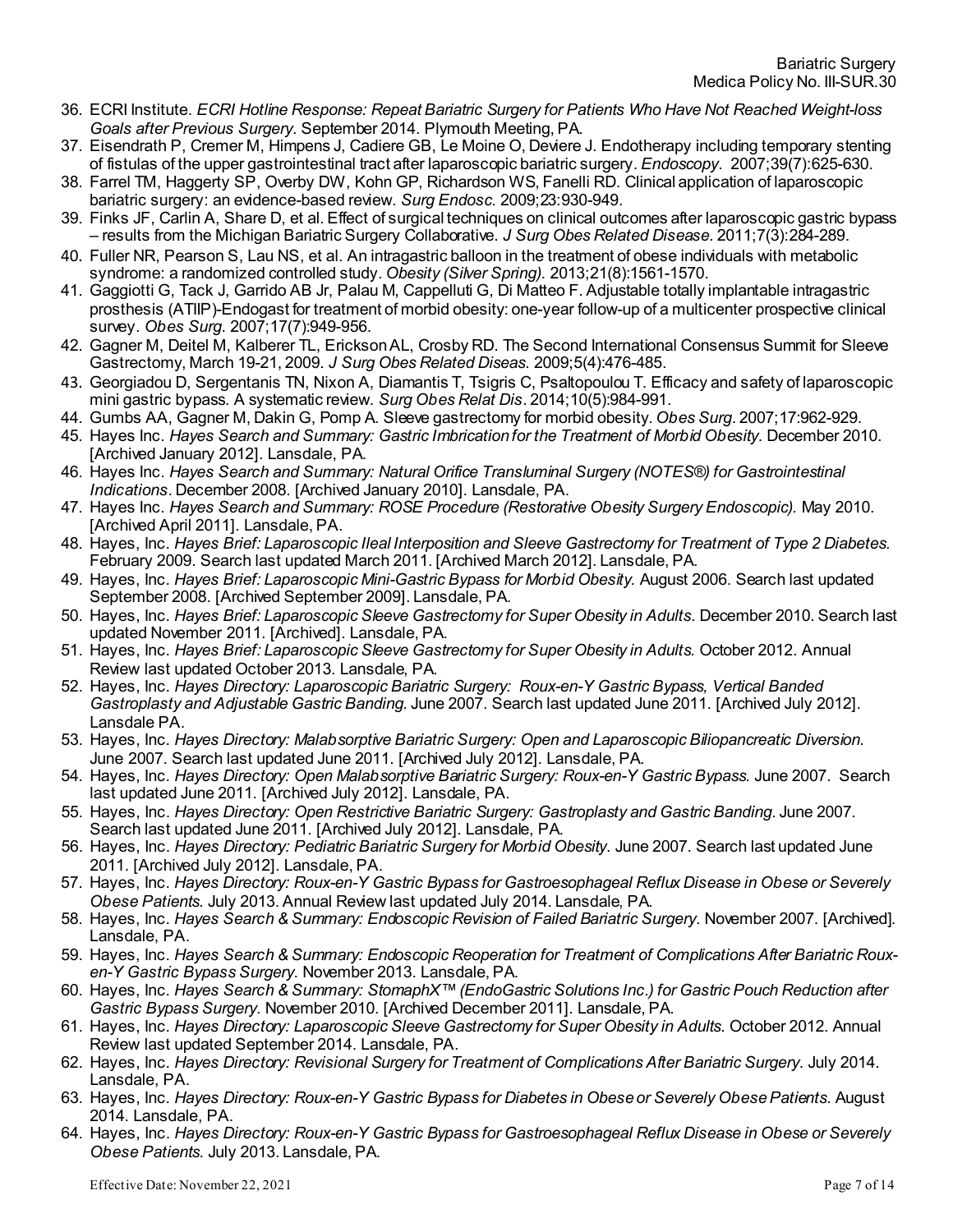- 65. Hayes, Inc. *Hayes Search & Summary: Biliopancreatic Diversion with Duodenal Switch for Treatment of Obesity in Adults*. July 2014. Lansdale, PA.
- 66. Himpens J, Dapri G, Cadiere GB. A prospective randomized study between laparoscopic gastric banding and laparoscopic isolated sleeve gastrectomy: results after 1 and 3 years. *Obes Surg*. 2006;16(11):1450-1456.
- 67. Hutter MM, Schirmer BD, Jones DB, et al. First report from the American College of Surgeons Bariatric Surgery Center Network: laparoscopic sleeve gastrectomy has morbidity and effectiveness positioned between the band and the bypass. *Ann Surg*. 2001;254:410-422.
- 68. Iannelli A, Schneck AS, Noel P, Amor IB, Krawczykowski D, Gugenheim J. Re-sleeve gastrectomy for failed laparoscopic sleeve gastrectomy: a feasibility study. *Obes Surg*. 2011;21:832-835.
- 69. Ikramuddin S, Horner J, Lee WJ, et al. Roux-en-Y gastric bypass vs intensive medical management for the control of Type 2 diabetes, hypertension, and hyperlipidemia. *JAMA*. 2013;309(21):2240-2249.
- 70. Institute for Clinical Systems Improvement (ICSI*). ICSI Clinical Guideline: Prevention and Management of Obesity (Mature Adolescents and Adults).* April 2011. Bloomington, MN.
- 71. Institute for Clinical Systems Improvement (ICSI). *ICSI Technology Assessment: Gastric Restrictive Surgery for Clinically Severe Obesity in Adults.* May 2005. [Archived]. Bloomington, MN.
- 72. Karamanakos SN, Vagenas K, Kalfarentzos F, Alexandrides TK. Weight loss, appetite suppression, and changes in fasting and postprandial ghrelin and peptide YY levels after Roux en Y gastric bypass and sleeve gastrectomy: a prospective, double blind study. *Ann Surg*. 2008;247(3):401-407.
- 73. Lee WJ, Yu PJ, Wang W, Chen TC, Wei PL, Huang MT. Laparoscopic Roux-en-Y versus mini-gastric bypass for the treatment of morbid obesity – a prospective randomized controlled clinical trial. *Ann Surg*. 2005;242(1):20-28.
- 74. Mahawar KK, Jennings N, Brown J, Gupta A, Balupuri S, Small PK. "Mini" gastric bypass: systematic review of a controversial procedure. *Obes Surg*. 2013;23(11):1890-1898.
- 75. Martins C, Strommen M, Stavne OA, Nossum R, Marvik R, Kulseng B. Bariatric surgery versus lifestyle interventions for morbid obesity – changes in body weight, risk factors and comorbidities at 1 year. *Obes Surg*. 2011;21:841-849.
- 76. McGee M, Osen M, Marks J, et al. A primer on natural orifice transluminal endoscopic surgery: building a new paradigm. *Surg Innov*. 2006;13(2):86-93.
- 77. McNatt SS, Longhi JJ, Goldman CD, McFadden DW. Surgery for obesity: a review of the current state of the art and future directions. *J Gastrointest Surg*. 2007;11:382-402.
- 78. Mechanick JI, Youdim A, Jones DB, et al. Clinical practice guidelines for the perioperative nutritional, metabolic, and nonsurgical support of the bariatric surgery patient--2013 update: cosponsored by American Association of Clinical Endocrinologists, The Obesity Society, and American Society for Metabolic & Bariatric Surgery. *Obesity* (Silver Spring). 2013;21(Suppl )1:S1-S27.
- 79. Musella M, Susa A, Greco F, et al. The laparoscopic mini-gastric bypass: the Italian experience: outcomes from 974 consecutive cases in a multicenter review. *Surg Endosc*. 2014;28(1):156-163.
- 80. Mingrone G, Panunzi S, De Gaetano A, et al. Bariatric surgery versus conventional medical therapy for type 2 diabetes. *N Engl J Med*. 2012;366(17):1577-1585.
- 81. Nocca D, Guillaume F, Noel P, et al. Impact of laparoscopic sleeve gastrectomy and laparoscopic gastric bypass on HbA1c blood level and pharmacological treatment of Type 2 diabetes mellitus in severe or morbidly obese patients: results of a multicenter prospective study at 1 year. *Obes Surg*. 2011;21:738-743.
- 82. Parikh M, Pomp A, Gagner M. Laparoscopic conversion of failed gastric bypass to duodenal switch: technical considerations and preliminary outcomes. *Surg Obes Relat Dis*. 2007;3(6):611-618.
- 83. Patel SR, Mason J, Hakim N. The Duodenal-Jejunal Bypass Sleeve (EndoBarrier Gastrointestinal Liner) for Weight Loss and Treatment of Type II Diabetes. *Indian J Surg*. 2012;74(4):275-277.
- 84. Peker U, Coskun H, Boskurt S, Cin N, Atak T, and Genc H. Comparison of results of laparoscopic gastric banding and consecutive intragastric balloon application at 18 months: a clinical prospective study. *J Laparoendo Adv Surg Tech*. 2011;21(6):471-475.
- 85. Peterli R, Wolnerhanssen B, Peters T, et al. Improvement in glucose metabolism after bariatric surgery: comparison of laparoscopic Roux-en-Y gastric bypass and laparoscopic sleeve gastrectomy. *Ann Surg*. 2009;250(2):234-241.
- 86. Poirier P, Cornier MA, Massone T, et al. Bariatric surgery and cardiovascular risk factors: a scientific statement from the American Heart Association. *Circulation*. 2011;123:1683-1701.
- 87. Prachand VN, DaVee RT, Alverdy JC. Duodenal switch provides superior weight loss in the super-obese (BMI >50kg/m2 ) compared with gastric bypass. *Ann Surg.* 2006;244(4):611-619.
- 88. Ramos AC, Galvao Neto MP, de Souza YM, et al. Laparoscopic duodenal-jejunal exclusion in the treatment of type 2 diabetes mellitus in patients with BMI<30 kg/m2 (LBMI). *Obes Surg*. 2009;19(3):307-312.
- 89. Rohde U, Hedbäck N, Gluud LL, Vilsbøll T, Knop FK. Effect of the EndoBarrier Gastrointestinal Liner on obesity and type 2 diabetes: protocol for systematic review and meta-analysis of clinical studies. *BMJ Open*. 2013;3(9):e003417.
- 90. Sakai P, Faintuch J. Evolving endoscopic surgery. *J Gastroenterol Hepatol*. 2014;29(6):1132-1138.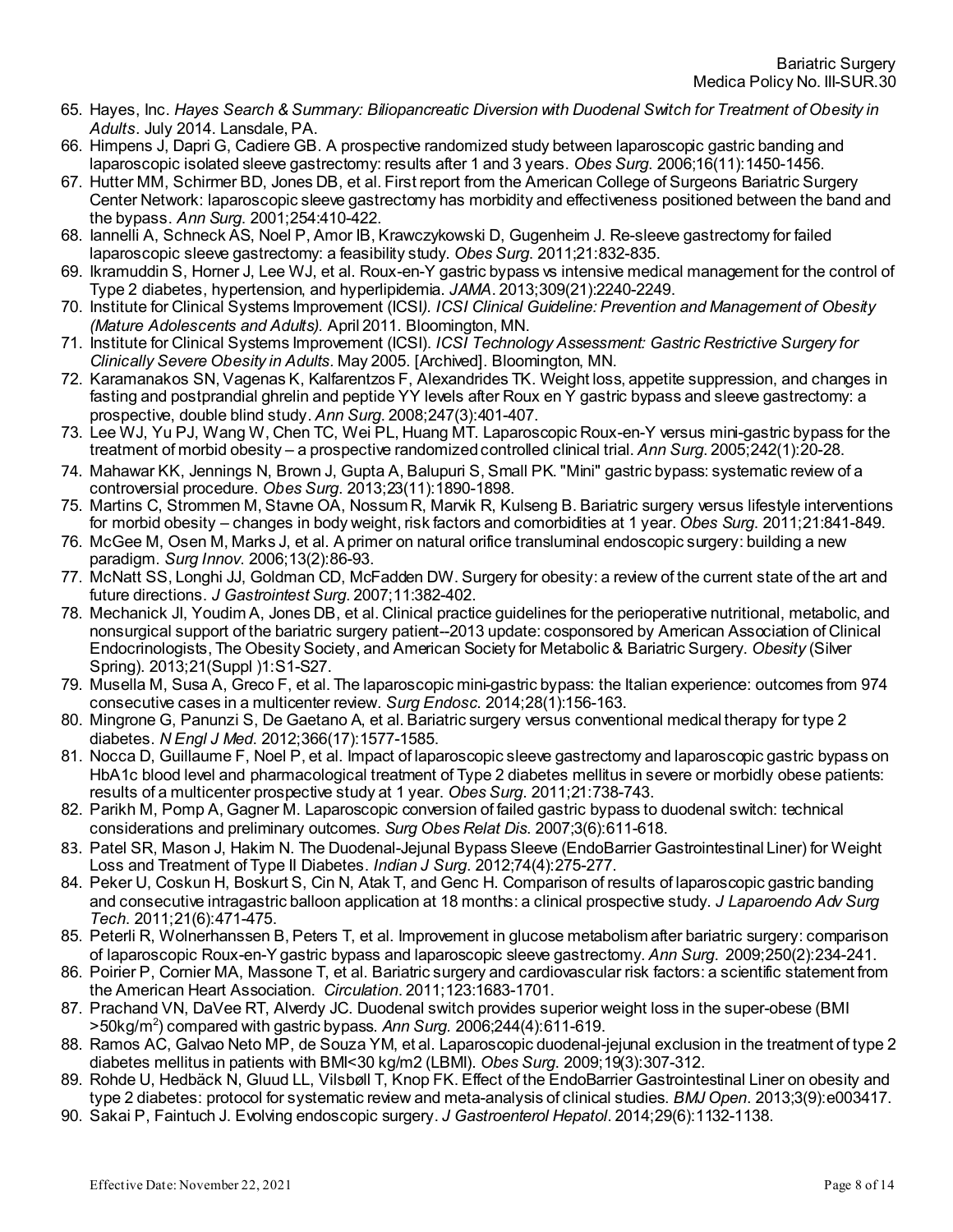- 91. Saunders JK, Ballantyne GH, Belsley S, et al. 30-day readmission rated at a high volume bariatric surgery center: laparoscopic adjustable gastric banding, laparoscopic gastric bypass, and vertical banded gastroplasty-Roux-en-Y gastric bypass. *Obes Surg*. 2007;17:1171-1177.
- 92. Schauer PR, Kashyap SR, Wolski K, et al. Bariatric surgery versus intensive medical therapy in obese patients with diabetes. *N Engl J Med*. 2012;366(17):1567-1576.
- 93. Schauer P, Chand B, Brethauer S. New applications for endoscopy: the emerging field of endoluminal and transgastric bariatric surgery. *Surg Endosc*. 2007;21(3):347-356.
- 94. Schauer PR, Bhatt DL, Kirwan JP, et al. Bariatric surgery versus intensive medical therapy for diabetes--3-year outcomes. *N Engl J Med*. 2014;370(21):2002-2013.
- 95. Scozzari G, Farinella E, Bonnet G, Toppino M, Morino M. Laparoscopic adjustable silicone gastric banding vs laparoscopic vertical banded gastroplasty in morbidly obese patients: long-term results of a prospective randomized controlled clinical trial. *Obes Surg*. 2009;19(8):1108-1115.
- 96. Society of American Gastrointestinal and Endoscopic Surgeons (SAGES). *SAGES Guideline for Clinical Application of Laparoscopic Bariatric Surgery*[. http://www.sages.org/publication/id/30/](http://www.sages.org/publication/id/30/). June 2008. Accessed May 21, 2014.
- 97. Stroh C, Birk D, Flade R, et al. Results of sleeve gastrectomy data from a nationwide survey on bariatric surgery in Germany. *Obes Surg*. 2009;19:632-640.
- 98. Sudan R, Puri V, Sudan D. Robotically assisted biliary pancreatic diversion with a duodenal switch: a new technique. *Surg Endosc*. 2007;21(5):729-733.
- 99. Vest AR, Heneghan HM, Agarwal S, Schauer PR, Young JB. Bariatric surgery and cardiovascular outcomes: a systematic review. *Heart*. 2012:98(24):1763-1777.
- 100. Vijgen GHEJ, Schouten F, Pelzers L, Greve JW, van Helden SH, Bouvy ND. Revision of laparoscopic adjustable gastric banding: success or failure? *Obes Surg*. 2012;22:287-292.
- 101. Wagh MS, Thompson CC. Surgery insight: natural orifice transluminal endoscopic surgery an analysis of work to date. *Nat Clin Pract Gastroenterol Hepatol*. 2007;4(7):386-392.
- 102. Weiner RA, Weiner S, Pomhoff, Jacobi C, Makarewicz W, Weigand G. Laparoscopic sleeve gastrectomy influence of sleeve size and resected gastric volume. *Obes Surg*. 2007;17:1297-1305*.*
- 103. Zimmet P, Alberti GMM. Surgery or medical therapy for obese patients with type 2 diabetes? *N Engl J Med*. 2010. doi:10. 1056/NEJMe1202443).
- 104. Zundel N, Hernandez JD. Revisional surgery after restrictive procedures for morbid obesity. *Surg Laparosc Endosc Percutan Tech*. 2012;366(17):1635-1636.

## **04/2016 MPC:**

- 105. Baskota A, Li S, Dhakal N, Liu G, Tian H. Bariatric Surgery for Type 2 Diabetes Mellitus in Patients with BMI <30 kg/m2: A Systematic Review and Meta-Analysis. *PLoS One*. 2015;10(7):e0132335. doi: 10.1371/journal.pone.0132335.
- 106. Müller-Stich BP, Senft JD, Warschkow R, et al. Surgical versus medical treatment of type 2 diabetes mellitus in nonseverely obese patients: a systematic review and meta-analysis. *Ann Surg*. 2015;261(3):421-429.
- 107. Paulus GF, de Vaan LE, Verdam FJ, Bouvy ND, Ambergen TA, van Heurn LW. Bariatric surgery in morbidly obese adolescents: a systematic review and meta-analysis. *Obes Surg*. 2015;25(5):860-78. Doi 10.1007/s11695-015-1581- 2.

## **06/2017 MPC:**

- 108. Cadegiani FA, Diniz GC, Alves G. Aggressive clinical approach to obesity improves metabolic and clinical outcomes and can prevent bariatric surgery: a single center experience. BMC Obes. 2017;4:9. doi: 10.1186/s40608-017-0147- 3.
- 109. Hayes, Inc. Hayes Directory: Roux-en-Y Bypass for Treatment of Type II Diabetes: A Review of Reviews. May 2017. Lansdale, PA.
- 110. Schauer PR, Bhatt DL, Kirwan JP1, Wolski K, Aminian A, Brethauer, et al. Bariatric Surgery versus Intensive Medical Therapy for Diabetes - 5-Year Outcomes. *N Engl J Med*. 2017;376(7):641-651. doi: 10.1056/NEJMoa1600869.

# **10/2017 MPC:**

- 111. Beamish AJ, Gronowitz E, Olbers T, Flodmark CE, Marcus C, Dahlgren J. Body composition and bone health in adolescents after Roux-en-Y gastric bypass for severe obesity. *Pediatr Obes*. 2017;12(3):239-246. doi: 10.1111/ijpo.12134.
- 112. Brissman M, Ekbom K, Hagman E, et al. Physical Fitness and Body Composition Two Years after Roux-En-Y Gastric Bypass in Adolescents. *Obes Surg*. 2017;27(2):330-337. doi: 10.1007/s11695-016-2282-1
- 113. Ejaz A, Patel P, Gonzalez-Heredia R, Holterman M, Elli EF, Kanard R. Laparoscopic sleeve gastrectomy as first-line surgical treatment for morbid obesity among adolescents. J Pediatr Surg. 2017 Apr;52(4):544-548.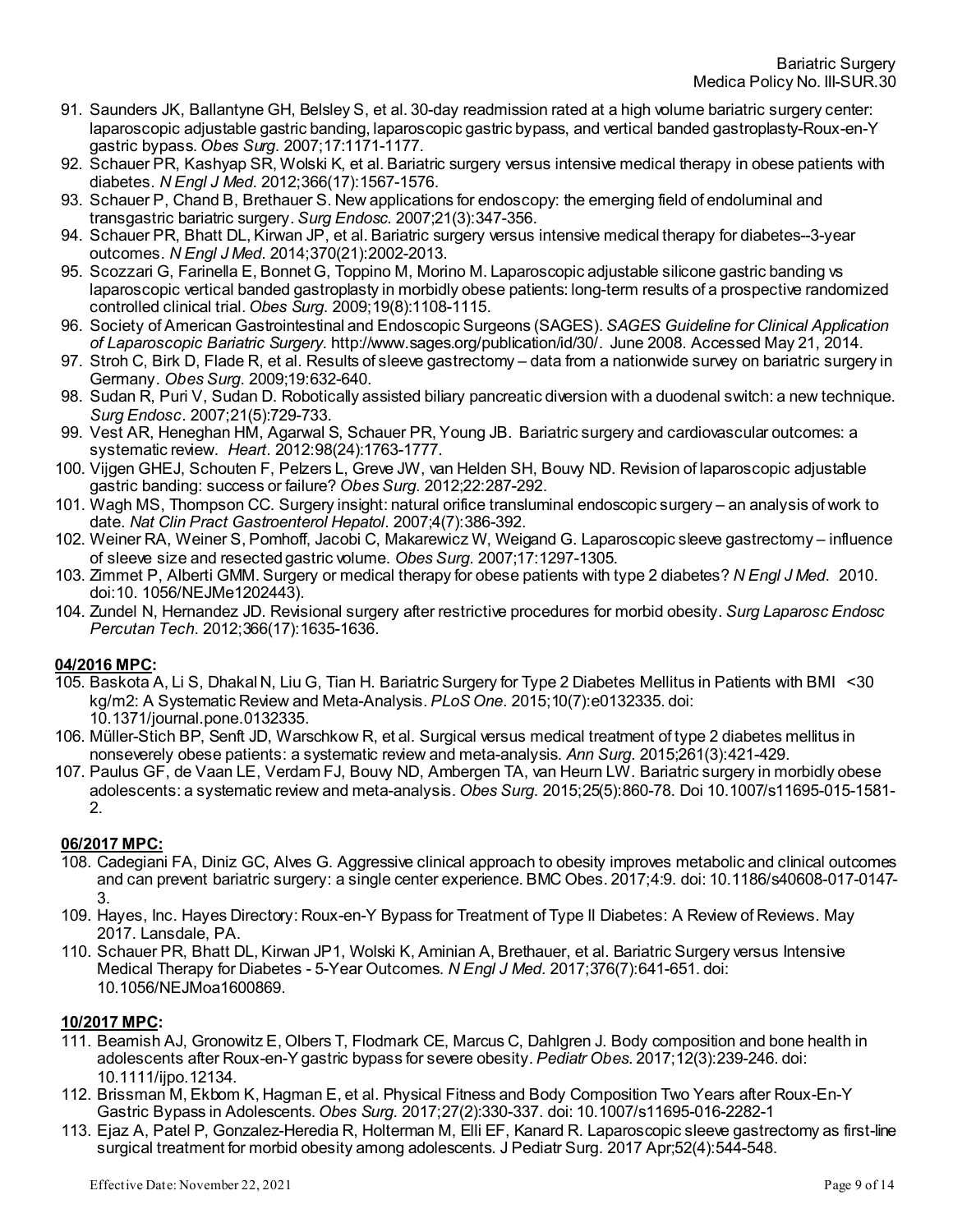- 114. Hervieux E1, Baud G2, Dabbas M3, et al. Comparative results of gastric banding in adolescents and young adults. *J Pediatr Surg*. 2016;51(7):1122-1125.
- 115. Hsia DS, Fallon SC, Brandt ML. Adolescent bariatric surgery. *Arch Pediatr Adolesc Med*. 2012 Aug;166(8):757-766.
- 116. Inge TH, Jenkins TM, Xanthakos SA, et al. Long-term outcomes of bariatric surgery in adolescents with severe obesity (FABS-5+): a prospective follow-up analysis. *Lancet Diabetes Endocrinol.* 2017;5(3):165-173.
- 117. Maffazioli GD, Stanford FC, Campoverde Reyes KJ, et al. Comparing Outcomes of Two Types of Bariatric Surgery in an Adolescent Obese Population: Roux-en-Y Gastric Bypass vs. Sleeve Gastrectomy. *Front Pediatr*. 2016;4:78. doi: 10.3389/fped.2016.00078.
- 118. Mirensky TL. Bariatric Surgery in Youth. *Endocrinol Metab Clin North Am*. 2016 ;45(2):419-431. doi: 10.1016/j.ecl.2016.02.003.
- 119. Olbers T, Beamish AJ, Gronowitz E, et al. Laparoscopic Roux-en-Y gastric bypass in adolescents with severe obesity (AMOS): a prospective, 5-year, Swedish nationwide study. *Lancet Diabetes Endocrinol*. 2017;5(3):174-183.
- 120. Paulus GF, de Vaan LE, Verdam FJ, Bouvy ND, Ambergen TA, van Heurn LW. Bariatric surgery in morbidly obese adolescents: a systematic review and meta-analysis. *Obes Surg*. 2015;25(5):860-878. doi: 10.1007/s11695-015- 1581-2.
- 121. Pratt JS, Lenders CM, Dionne EA, et al. Best practice updates for pediatric/adolescent weight loss surgery. *Obesity (Silver Spring).* 2009;17(5):901-910. doi: 10.1038/oby.2008.577.
- 122. Serrano OK, Zhang Y, Kintzer E3, et al. Outcomes of bariatric surgery in the young: a single-institution experience caring for patients under 21 years old. *Surg Endosc*. 2016;30(11):5015-5022.
- 123. Vilallonga R1, Himpens J, van de Vrande S. Long-Term (7 Years) Follow-Up of Roux-en-Y Gastric Bypass on Obese Adolescent Patients (<18 Years). *Obes Facts*. 2016;9(2):91-100. doi: 10.1159/000442758.
- 124. Zitsman JL, DiGiorgi MF, Fennoy I, Kopchinski JS, Sysko R, Devlin MJ. Adolescent laparoscopic adjustable gastric banding (LAGB): prospective results in 137 patients followed for 3 years. *Surg Obes Relat Dis*. 2015;11(1):101-9. doi: 10.1016/j.soard.2014.06.001.

# **09/2018 MTAC and 11/2018 MPC:**

- 125. Ali MR, Moustarah F, Kim JJ; American Society for Metabolic and Bariatric Surgery Clinical Issues Committee. American Society for Metabolic and Bariatric Surgery position statement on intragastric balloon therapy endorsed by the Society of American Gastrointestinal and Endoscopic Surgeons. *Surg Obes Relat Dis*. 2016;12(3):462-467. doi: 10.1016/j.soard.2015.12.026.
- 126. ASGE STANDARDS OF PRACTICE COMMITTEE, Evans JA, Muthusamy VR, et al. The role of endoscopy in the bariatric surgery patient. *Surg Obes Relat Dis*. 2015;11(3):507-17. doi: 10.1016/j.soard.2015.02.015.
- 127. Carbajo MA, Luque-de-León E, Jiménez JM, Ortiz-de-Solórzano J, Pérez-Miranda M, Castro-Alija MJ. Laparoscopic One-Anastomosis Gastric Bypass: Technique, Results, and Long-Term Follow-Up in 1200 Patients. *Obes Surg*. 2017;27(5):1153-1167. doi: 10.1007/s11695-016-2428-1.
- 128. Chevallier JM, Arman GA, Guenzi M, et al. One thousand single anastomosis (omega loop) gastric bypasses to treat morbid obesity in a 7-year period: outcomes show few complications and good efficacy. *Obes Surg*. 2015;25(6):951-8. doi: 10.1007/s11695-014-1552-z.
- 129. Cohen R1, Le Roux CW2, Junqueira S3, Ribeiro RA4, Luque A3. Roux-En-Y Gastric Bypass in Type 2 Diabetes Patients with Mild Obesity: a Systematic Review and Meta-analysis. *Obes Surg*. 2017;27(10):2733-2739. doi: 10.1007/s11695-017-2869-1.
- 130. Coffin B, Maunoury V, Pattou F, et al. Impact of Intragastric Balloon Before Laparoscopic Gastric Bypass on Patients with Super Obesity: a Randomized Multicenter Study. *Obes Surg*. 2017;27(4):902-909. doi: 10.1007/s11695-016-2383-x.
- 131. Cottam A, Cottam D, Portenier D, et al. A Matched Cohort Analysis of Stomach Intestinal Pylorus Saving (SIPS) Surgery Versus Biliopancreatic Diversion with Duodenal Switch with Two-Year Follow-up. *Obes Surg*. 2017;27(2):454-461. doi: 10.1007/s11695-016-2341-7.
- 132. Courcoulas A, Abu Dayyeh BK, Eaton L, et al. Intragastric balloon as an adjunct to lifestyle intervention: a randomized controlled trial. *Int J Obes (Lond).* 2017;41(3):427-433. doi: 10.1038/ijo.2016.229.
- 133. Dargent J, Mion F, Costil V, et al. Multicenter Randomized Study of Obesity Treatment with Minimally Invasive Injection of Hyaluronic Acid Versus and Combined with Intragastric Balloon. *Obes Surg*. 2015;25(10):1842-1847. doi: 10.1007/s11695-015-1648-0.
- 134. De Roover A, Kohnen L, Deflines J, et al. Laparoscopic Magenstrasse and Mill gastroplasty. First results of a prospective study. *Obes Surg*. 2015;25(2):234-241. doi: 10.1007/s11695-014-1424-6.
- 135. ECRI Institute. ECRI Clinical Specialty Forecast. Bariatric Services: New Devices and Procedures for Treating Obesity. 2016. Plymouth Meeting, PA.
- 136. ECRI Institute. ECRI Product Brief: AspireAssist (Aspire Bariatrics, Inc.) Implant for Evacuating Post-meal Stomach Contents to Lose Weight. July 2016. Plymouth Meeting, PA.
- Effective Date: November 22, 2021 Page 10 of 14 137. Forssell H, Norén E. A novel endoscopic weight loss therapy using gastric aspiration: results after 6 months. *Endoscopy*. 2015;47(1):68-71. doi: 10.1055/s-0034-1378097.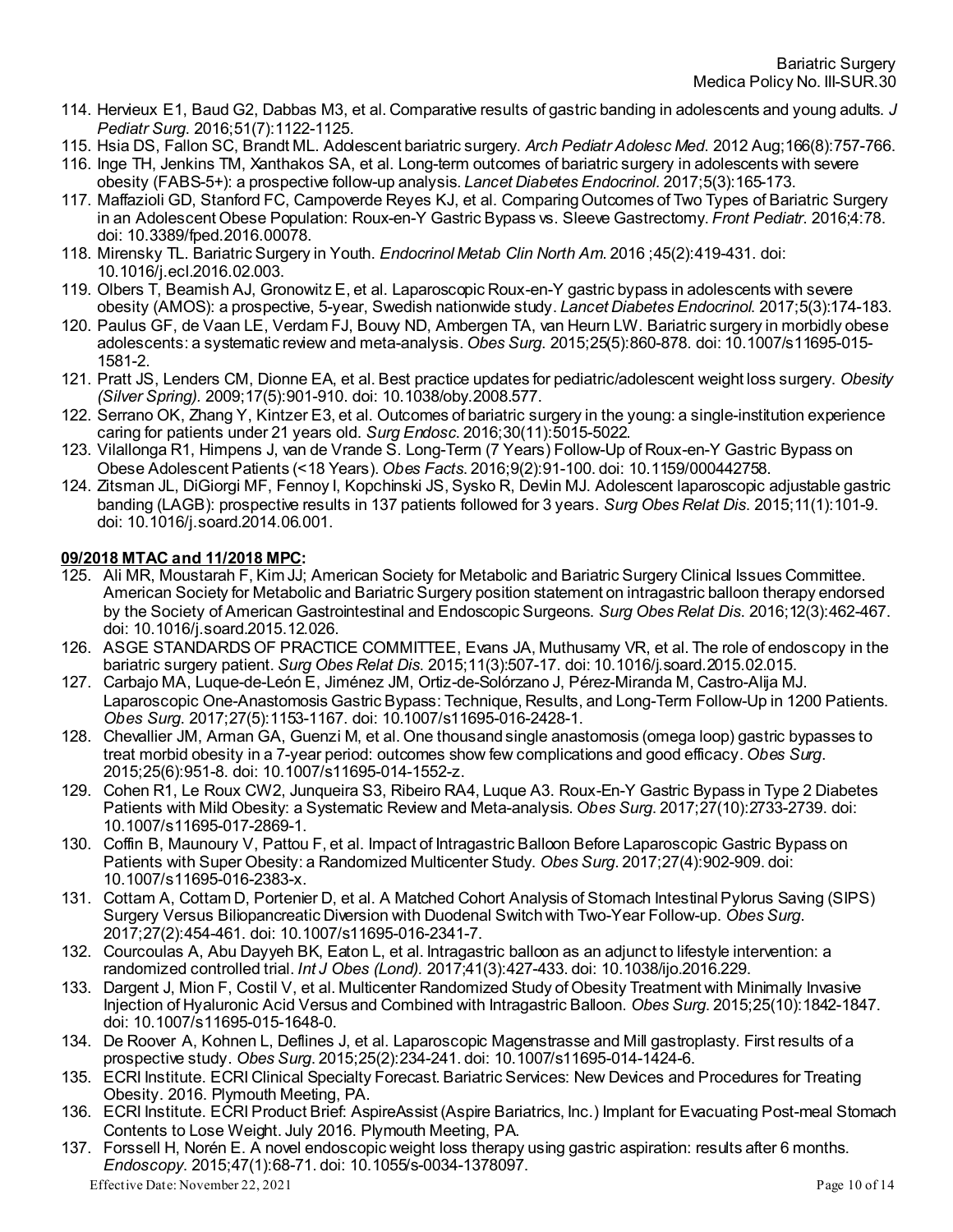- 138. Gaur S, Levy S, Mathus-Vliegen L, Chuttani R. Balancing risk and reward: a critical review of the intragastric balloon for weight loss. *Gastrointest Endosc*. 2015;81(6):1330-1336. doi: 10.1016/j.gie.2015.01.054.
- 139. Hayes Inc. Hayes Directory: Comparative Effectiveness of Roux-en-Y Gastric Bypass and Sleeve Gastrectomy for Treatment of Type II Diabetes: A Review of Reviews. July 2017. Annual Review last updated July 2018. Lansdale, PA.
- 140. Hayes, Inc. Hayes Annual Review: Laparoscopic Sleeve Gastrectomy for Super Obesity in Adults. September 2016. Lansdale, PA.
- 141. Hayes, Inc. Hayes Annual Review: Revisional Surgery for Treatment of Complications After Bariatric Surgery. September 2016. Lansdale, PA.
- 142. Hayes, Inc. Hayes Brief: Single-Anastomosis Duodenal Switch for Weight Loss. February 2018. Lansdale, PA.
- 143. Hayes, Inc. Hayes Clinical Research Response: Orbera Intragastric Balloon System (Apollo Endosurgery Inc.). October 2015. Lansdale, PA.
- 144. Hayes, Inc. Hayes Clinical Research Response: OverStitch Endoscopic Suturing System (Apollo Endosurgery Inc.). May 2018. Lansdale, PA.
- 145. Hayes, Inc. Hayes Directory: Bariatric Surgeries for Treatment of Obesity in Adolescents. May 2018. Lansdale, PA.
- 146. Hayes, Inc. Hayes Directory: Impact of Preoperative Supervised Weight Loss Programs on Bariatric Surgery Outcomes. December 2017. Lansdale, PA.
- 147. Hayes, Inc. Hayes Directory: Intragastric Balloons for Treatment of Obesity. March 2018. Lansdale, PA.
- 148. Hayes, Inc. Hayes Search & Summary: Roux-en-Y Gastric Bypass (RYGB) for Treatment of Obesity in Adolescent Patients. November 2017. Lansdale, PA.
- 149. Hayes, Inc. Hayes Search & Summary: Sleeve Gastrectomy for Treatment of Obesity in Adolescent Patients. December 2017. Lansdale, PA.
- 150. Hayes, Inc. Hayes Search & Summary: Transoral Outlet Reduction (TORe) After Bariatric Surgery. January 2017. Lansdale, PA.
- 151. Graus Morales J, Crespo Pérez L, Marques A, et al. Modified endoscopic gastroplasty for the treatment of obesity. *Surg Endosc*. 2018;32(9):3936-3942. doi: 10.1007/s00464-018-6133-0.
- 152. Jirapinyo P, Dayyeh BK, Thompson CC3. Gastrojejunal anastomotic reduction for weight regain in roux-en-y gastric bypass patients: physiological, behavioral, and anatomical effects of endoscopic suturing and sclerotherapy. *Surg Obes Relat Dis*. 2016;12(10):1810-1816. doi: 10.1016/j.soard.2016.09.036.
- 153. Kim J, Eisenberg D, Azagury D, Rogers A, Campos GM. American Society for Metabolic and Bariatric Surgery position statement on long-term survival benefit after metabolic and bariatric surgery. *Surg Obes Relat Dis*. 2016;12(3):453-459. doi: 10.1016/j.soard.2015.11.021.
- 154. Kim J; American Society for Metabolic and Bariatric Surgery Clinical Issues Committee. American Society for Metabolic and Bariatric Surgery statement on single-anastomosis duodenal switch. *Surg Obes Relat Dis*. 2016;12(5):944-945. doi: 10.1016/j.soard.2016.05.006.
- 155. Kumar N, Abu Dayyeh BK, Lopez-Nava Breviere G, et al. Endoscopic sutured gastroplasty: procedure evolution from first-in-man cases through current technique. *Surg Endosc*. 2018;32(4):2159-2164. doi: 10.1007/s00464-017- 5869-2.
- 156. Kumar N, Thompson CC. Transoral outlet reduction for weight regain after gastric bypass: long-term follow-up. *Gastrointest Endosc*. 2016;83(4):776-779. doi: 10.1016/j.gie.2015.08.039.
- 157. Lim RB. Bariatric procedures for the management of severe obesity: Descriptions. Last updated May 31, 2018. In: *UpToDate*, Basow, DS (Ed), UpToDate, Waltham, MA, 2018.
- 158. Lim RB. Intragastric balloon therapy for weight loss. Last updated June 11, 2018. In: *UpToDate*, Basow, DS (Ed), UpToDate, Waltham, MA, 2018.
- 159. Mahawar KK, Himpens J, Shikora SA, et al. The First Consensus Statement on One Anastomosis/Mini Gastric Bypass (OAGB/MGB) Using a Modified Delphi Approach. *Obes Surg*. 2018;28(2):303-312. doi: 10.1007/s11695- 017-3070-2.
- 160. Moura D, Oliveira J, De Moura EG, et al. Effectiveness of intragastric balloon for obesity: A systematic review and meta-analysis based on randomized control trials. *Surg Obes Relat Dis*. 2016;12(2):420-429. doi: 10.1016/j.soard.2015.10.077.
- 161. Norén E, Forssell H. Aspiration therapy for obesity; a safe and effective treatment. *BMC Obes*. 2016;3:56. doi: 10.1186/s40608-016-0134-0.
- 162. Nyström M, Machytka E, Norén E, et al. Aspiration Therapy As a Tool to Treat Obesity: 1- to 4-Year Results in a 201-Patient Multi-Center Post-Market European Registry Study. *Obes Surg*. 2018;28(7):1860-1868. doi: 10.1007/s11695-017-3096-5.
- 163. Papasavas P, El Chaar M, Kothari SN; American Society for Metabolic and Bariatric Surgery Clinical Issues Committee. American Society for Metabolic and Bariatric Surgery position statement on vagal blocking therapy for obesity. *Surg Obes Relat Dis*. 2016;12(3):460-461. doi: 10.1016/j.soard.2015.12.004.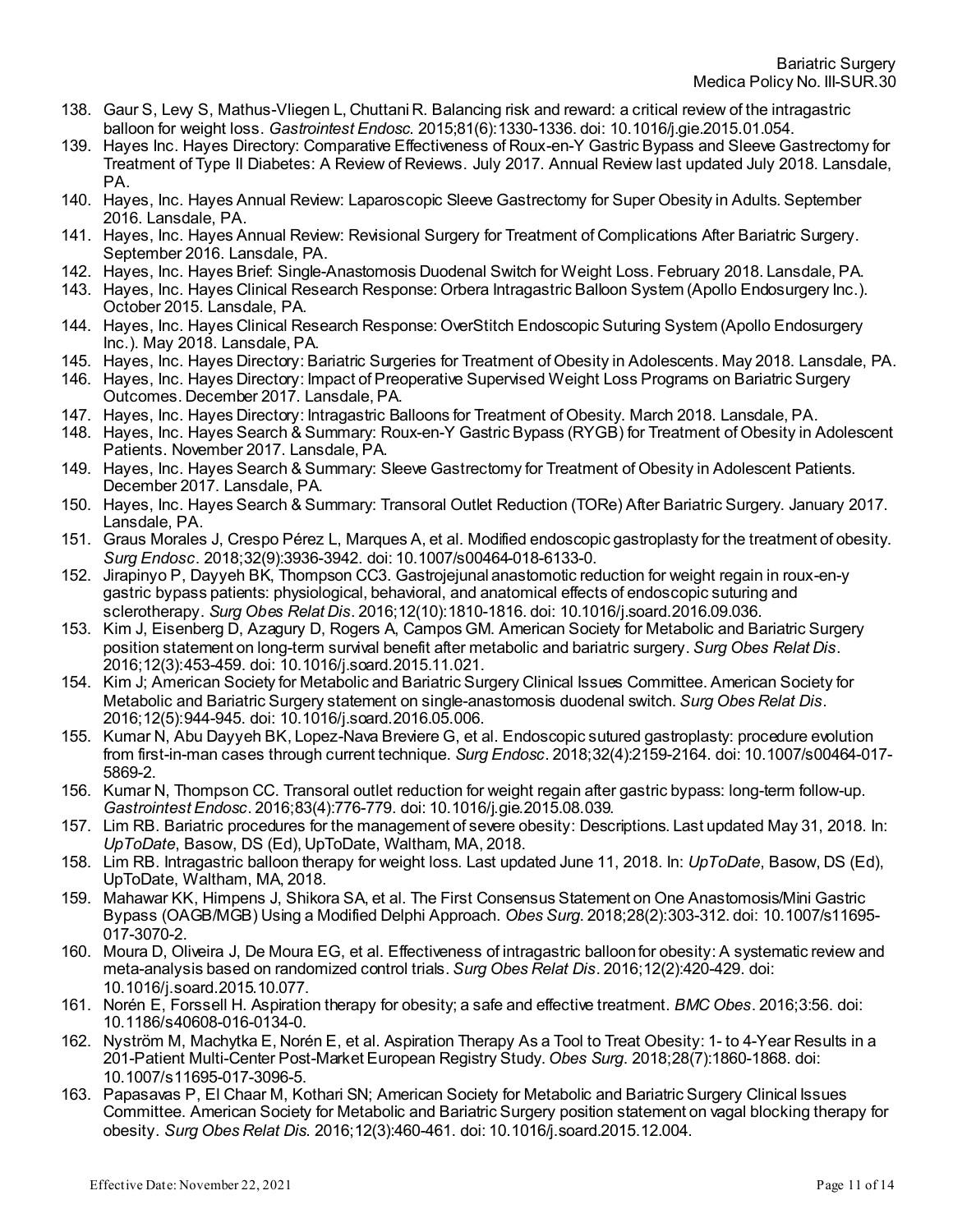- 164. Ponce J, Woodman G, Swain J, et al. The REDUCE pivotal trial: a prospective, randomized controlled pivotal trial of a dual intragastric balloon for the treatment of obesity. *Surg Obes Relat Dis*. 2015;11(4):874-881. doi: 10.1016/j.soard.2014.12.006.
- 165. Rubino F, Nathan DM, Eckel RH, et al. Metabolic Surgery in the Treatment Algorithm for Type 2 Diabetes: a Joint Statement by International Diabetes Organizations. *Obes Surg*. 2017;27(1):2-21. doi: 10.1007/s11695-016-2457-9.
- 166. Saber AA, Shoar S, Almadani MW, et al. Efficacy of First-Time Intragastric Balloon in Weight Loss: a Systematic Review and Meta-analysis of Randomized Controlled Trials. *Obes Surg*. 2017;27(2):277-287. doi: 10.1007/s11695- 016-2296-8.
- 167. Shoar S, Poliakin L, Rubenstein R, Saber AA. Single Anastomosis Duodeno-Ileal Switch (SADIS): A Systematic Review of Efficacy and Safety. *Obes Surg*. 2018;28(1):104-113. doi: 10.1007/s11695-017-2838-8.
- 168. Stavropoulos SN, Modayil R, Friedel D. Current applications of endoscopic suturing. *World J Gastrointest Endosc*. 2015;7(8):777-789. doi: 10.4253/wjge.v7.i8.777.
- 169. Surve A, Zaveri H, Cottam D, Belnap L, Cottam A, Cottam S. A retrospective comparison of biliopancreatic diversion with duodenal switch with single anastomosis duodenal switch (SIPS-stomach intestinal pylorus sparing surgery) at a single institution with two year follow-up. *Surg Obes Relat Dis*. 2017;13(3):415-422. doi: 10.1016/j.soard.2016.11.020.
- 170. Topart P, Becouarn G. The single anastomosis duodenal switch modifications: a review of the current literature on outcomes. *Surg Obes Relat Dis*. 2017;13(8):1306-1312. doi: 10.1016/j.soard.2017.04.027.
- 171. Vargas EJ, Bazerbachi F, Rizk M, et al. Transoral outlet reduction with full thickness endoscopic suturing for weight regain after gastric bypass: a large multicenter international experience and meta-analysis. *Surg Endosc*. 2018;32(1):252-259. doi: 10.1007/s00464-017-5671-1.
- 172. Weissman L, Bredgemohan C. Autism spectrum disorder in children and adolescents: Behavioral and educational interventions. Last updated June 28, 2018. In: *UpToDate*, Basow, DS (Ed), UpToDate, Waltham, MA, 2018.
- 173. Yorke E, Switzer NJ, Reso A, et al. Intragastric Balloon for Management of Severe Obesity: a Systematic Review. *Obes Surg*. 2016;26(9):2248-2254. doi: 10.1007/s11695-016-2307-9.
- 174. Zorron R, Galvão-Neto MP, Campos J, et al. From complex evolving to simple: current revisional and endoscopic procedures following bariatric surgery. *Arq Bras Cir Dig*. 2016;29Suppl 1(Suppl 1):128-133. doi: 10.1590/0102- 6720201600S10031.

# **04/2019 MPC:**

No new references.

## **04/2020 MPC**:

- 175. Armstrong SC, Bolling CF, Michalsky MP, Reichard KW. Section on Obesity, Section on Surgery. Pediatric Metabolic and Bariatric Surgery: Evidence, Barriers, and Best Practices. Pediatrics. 2019;144(6). pii: e20193223. doi: 10.1542/peds.2019-3223.
- 176. Hayes Inc. *Hayes Comparative Effectiveness Review: Comparative Effectiveness Review of Bariatric Surgeries for Treatment of Obesity in Adolescents.* January 2019. Annual Review last updated June 2019. Lansdale, PA.
- 177. Lim RB. Bariatric operations for management of obesity: Indications and preoperative preparation. Last updated April 23, 2018. In: *UpToDate*, Basow, DS (Ed), UpToDate, Waltham, MA, 2020.
- 178. Lim RB. Bariatric procedures for the management of severe obesity: Descriptions. Last updated February 03, 2020. In: *UpToDate*, Basow, DS (Ed), UpToDate, Waltham, MA, 2020.
- 179. Ramachandran D, Atlantis E, Markovic T, Hocking S, Gill T. Standard baseline data collections in obesity management clinics: A Delphi study with recommendations from an expert panel. *Clin Obes.* 2019;9(3):e12301. doi: 10.1111/cob.12301.

## **04/2021 MPC**:

- 180. Ames GE, Maynard JR, Collazo-Clavell ML, Clark MM, Grothe KB, Elli EF. Rethinking Patient and Medical Professional Perspectives on Bariatric Surgery as a Medically Necessary Treatment. *Mayo Clin Proc*. 2020 Mar;95(3):527-540. doi: 10.1016/j.mayocp.2019.09.019.
- 181. Rajan N. The high-risk patient for ambulatory surgery. Curr Opin Anaesthesiol. 2020 Dec;33(6):724-731. doi: 10.1097/ACO.0000000000000919.

## **11/2021 MPC**:

182. Kallies K, Rogers AM; American Society for Metabolic and Bariatric Surgery Clinical Issues Committee. American Society for Metabolic and Bariatric Surgery updated statement on single-anastomosis duodenal switch. *Surg Obes Relat Dis*. 2020;16(7):825-830. doi: 10.1016/j.soard.2020.03.020.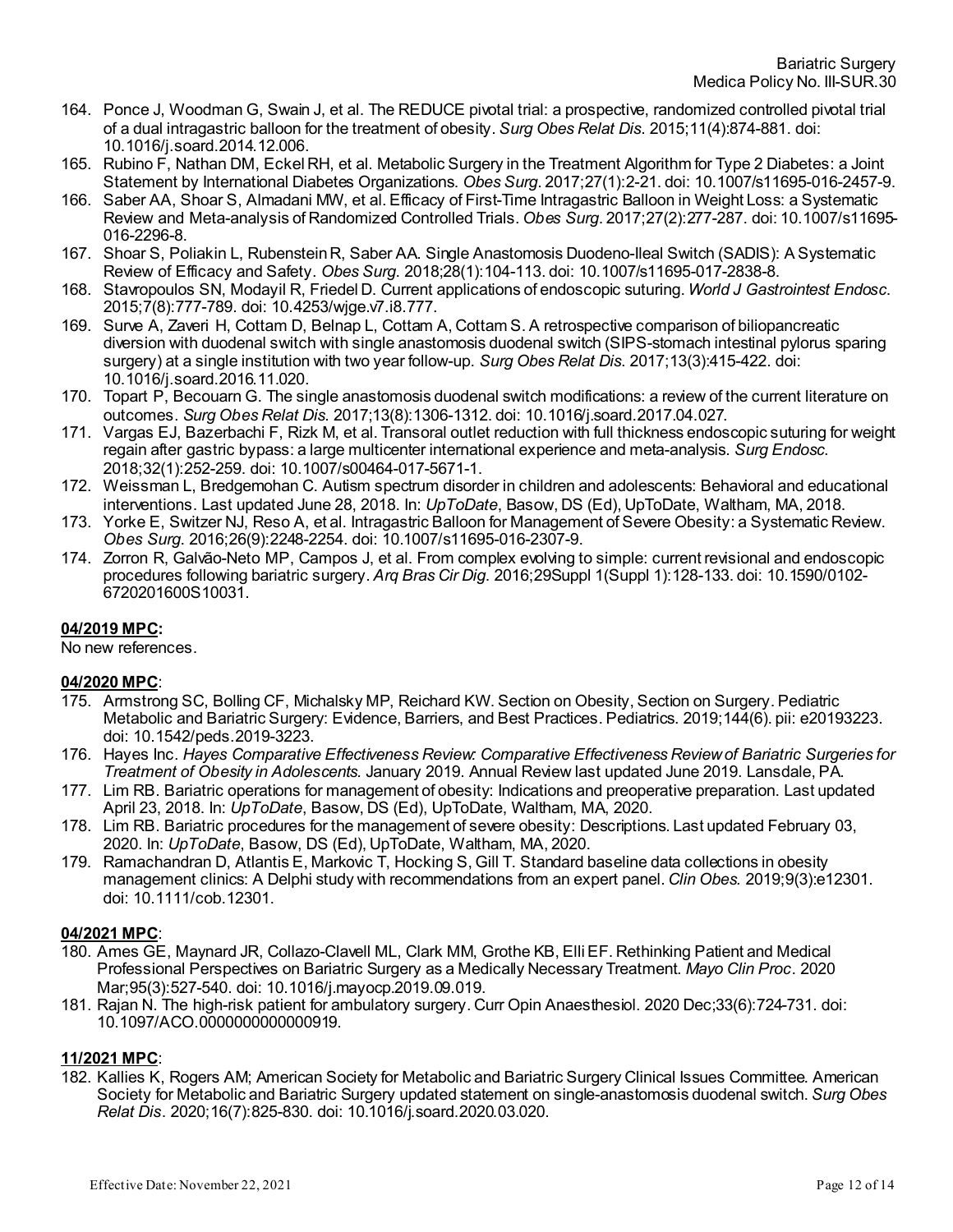|                              | <b>Bariatric Surgery</b> |  |  |
|------------------------------|--------------------------|--|--|
| Medica Policy No. III-SUR.30 |                          |  |  |

**APPENDIX 1 – Body Mass Index (BMI) Conversion Table**

|                                                    | 110 116 122 128 134 140 145 151 157 163 169 174 180 190 190 190 204 209 215 221 222 238 244 250 250 250 267 273 273 273 285 291 298 302 303<br>121 124 140 146 159 159 166 172 178 185 191 198 204 211 212 220 230 242 249 255 261 268 274 280 287 299 309 308 312 313 325 331 338 344<br>132 137 143 143 153 154 164 169 174 180 185 190 195 201 206 211 217 222 227 232 233 243 243 254 259 264 269 275 280 285<br>174 181 188 195 202 209 216 222 229 236 243 250 257 264 271 278 285 292 299 306 313 320 321 334 341 348 355 363<br>148 153 163 163 164 174 179 184 199 194 199 200 215 200 215 220 225 230 235 240 245 250 255 261 268 271<br>124 130 136 142 148 155 161 167 173 179 166 192 198 204 210 216 223 229 235 241 247 253 260 266<br>150 156 162 168 174 180 186 192 198 204 210 216 222 228<br>107 113 118 124 130 135 141 146 152 158 163 163 169 175 180 186 191 197 203<br>169 176 182 189 196 203 209<br>131 138 144 151 158 164 171 177 184 190 197<br>Overweight<br>$\boldsymbol{\mathcal{Z}}$<br>119 124 129 134<br>124 128 133 138<br>128 133 138 143<br>136 142 147 153<br>21<br>26<br>25<br>132 139 146 153 160 167<br>114 120 126 132 138 144<br>128 135 142 149 155 162<br>100 105 110 115<br>104 109 114 119<br>102 107 112 118 123<br>100 106 111 116 122 127<br>104 109 115 120 126 131<br>2<br>Z<br>Normal<br>2<br>X, | 219 227 235 242 250 257 265 272 280 288 295 302 310 318 325 333 340 348 355 363 371 378 386 393 401 408<br>208 215 222<br>184 191 199 206 213 221<br>155 163 171 179 186 194 202 210 218 225 233<br>179 186 193 200<br>189 197 204 212<br>144 151 159 166 174 182<br>136 143 150 157 165 172<br>169 177<br>147 154 162 | 152 160 168 176 184 192 200 208 216 224 232 240 248 256 264 272 279 287 295 303 311 319 327 335 343 351 352 367 375 383 391 399 407 415 423 431<br>156 164 172 180 189 197 205 213 221 230 238 246 254 |
|----------------------------------------------------|---------------------------------------------------------------------------------------------------------------------------------------------------------------------------------------------------------------------------------------------------------------------------------------------------------------------------------------------------------------------------------------------------------------------------------------------------------------------------------------------------------------------------------------------------------------------------------------------------------------------------------------------------------------------------------------------------------------------------------------------------------------------------------------------------------------------------------------------------------------------------------------------------------------------------------------------------------------------------------------------------------------------------------------------------------------------------------------------------------------------------------------------------------------------------------------------------------------------------------------------------------------------------------------------------------------------------------------------------------|------------------------------------------------------------------------------------------------------------------------------------------------------------------------------------------------------------------------------------------------------------------------------------------------------------------------|--------------------------------------------------------------------------------------------------------------------------------------------------------------------------------------------------------|
|                                                    |                                                                                                                                                                                                                                                                                                                                                                                                                                                                                                                                                                                                                                                                                                                                                                                                                                                                                                                                                                                                                                                                                                                                                                                                                                                                                                                                                         |                                                                                                                                                                                                                                                                                                                        |                                                                                                                                                                                                        |
|                                                    |                                                                                                                                                                                                                                                                                                                                                                                                                                                                                                                                                                                                                                                                                                                                                                                                                                                                                                                                                                                                                                                                                                                                                                                                                                                                                                                                                         |                                                                                                                                                                                                                                                                                                                        |                                                                                                                                                                                                        |
|                                                    |                                                                                                                                                                                                                                                                                                                                                                                                                                                                                                                                                                                                                                                                                                                                                                                                                                                                                                                                                                                                                                                                                                                                                                                                                                                                                                                                                         |                                                                                                                                                                                                                                                                                                                        |                                                                                                                                                                                                        |
|                                                    | 98<br>99<br>ສ                                                                                                                                                                                                                                                                                                                                                                                                                                                                                                                                                                                                                                                                                                                                                                                                                                                                                                                                                                                                                                                                                                                                                                                                                                                                                                                                           |                                                                                                                                                                                                                                                                                                                        |                                                                                                                                                                                                        |
| ≇<br>≇<br>125<br>118<br>र्वे<br>55<br>ă,<br>ę<br>5 |                                                                                                                                                                                                                                                                                                                                                                                                                                                                                                                                                                                                                                                                                                                                                                                                                                                                                                                                                                                                                                                                                                                                                                                                                                                                                                                                                         |                                                                                                                                                                                                                                                                                                                        |                                                                                                                                                                                                        |

The BMI describes relative weight for height.\_It is calculated as weight (in kilograms) / height (in meters) squared. The National Heart, Lung, and<br>Blood Institute (NHLBI) guidelines classify overweight as a BMI of 25 thro Adapted from: National Heart Lung and Blood Institute. Clinical Guidelines on the Identification, Evaluation and Treatment of Overweight and Adapted from: National Heart Lung and Blood Institute. Clinical Guidelines on the Identification, Evaluation and Treatment of Overweight and<br>Obesity in Adults. Available at http://www.ncbi.nlm.nih.gov/books/NBK2003/pdf/TOC kg/meter squared, and extreme obesity as a BMI equal to or greater than 40 kg/meter squared.

Obesity in Adults. Available at http://www.ncbi.nlm.nih.gov/books/NBK2003/pdf/TOC.pdf.

Blood Institute (NHLBI) guidelines classify overweight as a BMI of 25 through 29.9 kg/meter squared, obesity as a BMI equal to or greater than 30